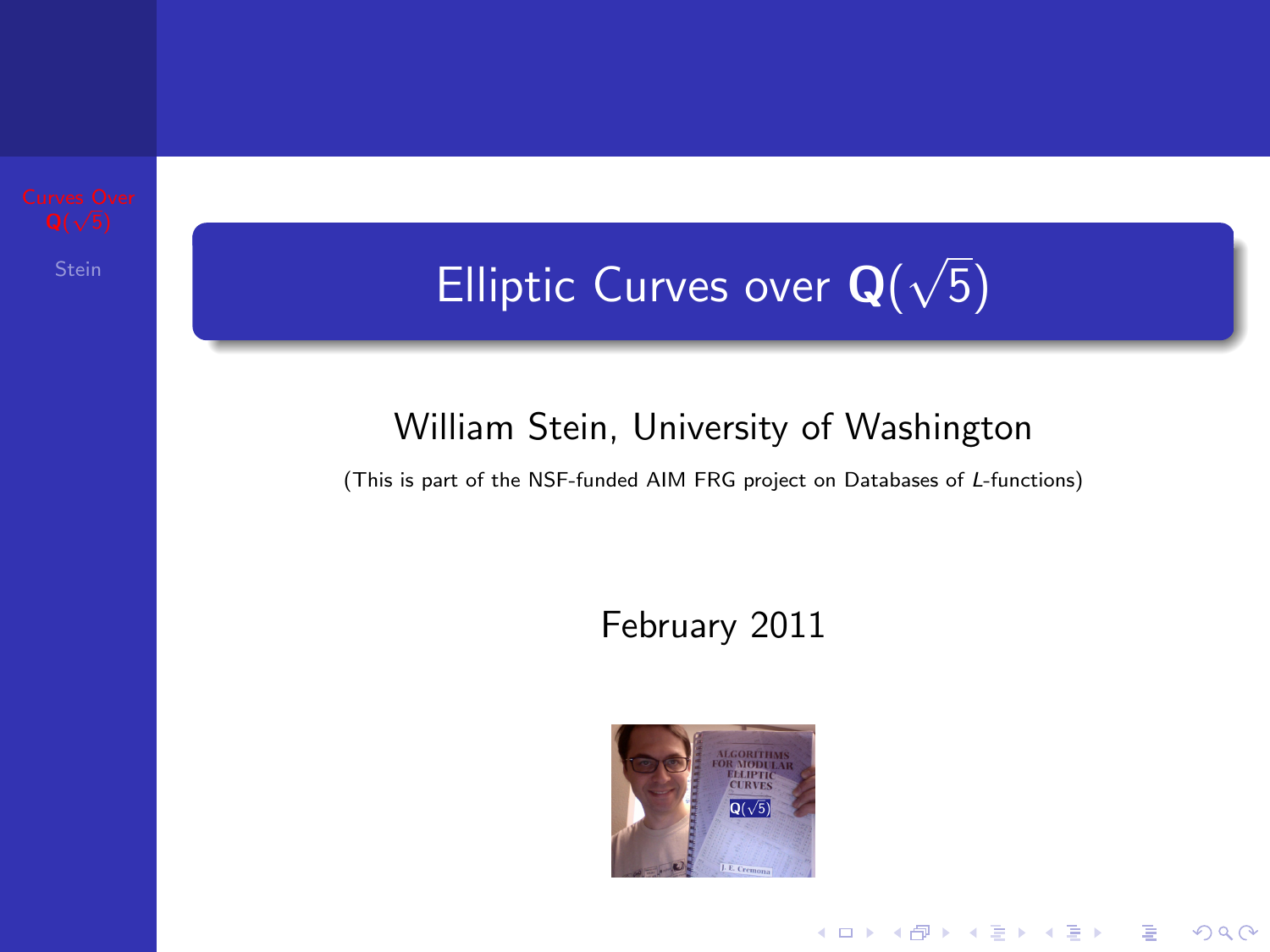# 1. Finding Curves

イロト イ母 トイミト イミト ニヨー りんぴ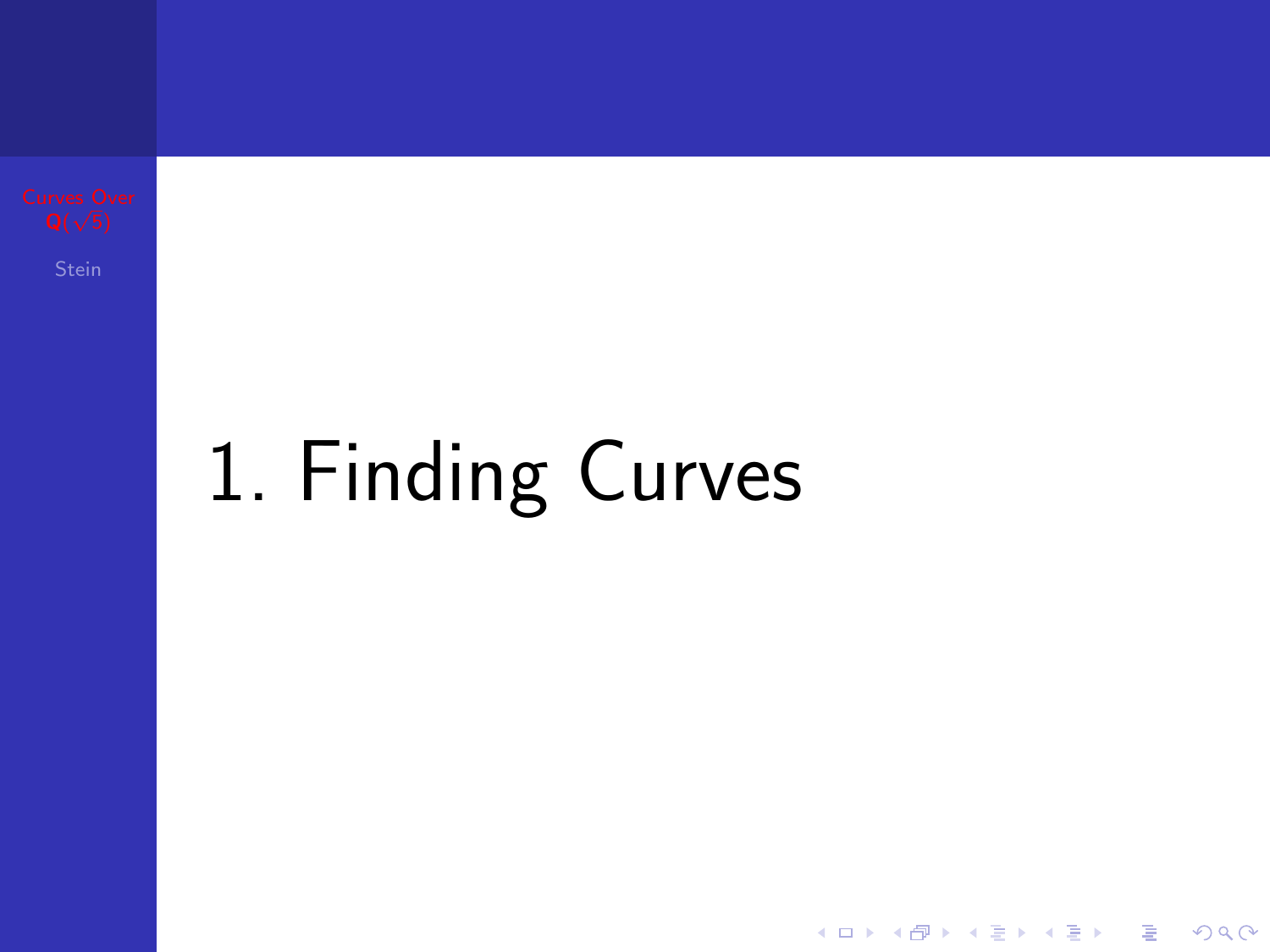

<span id="page-2-0"></span>**KORK ERKER ADE YOUR**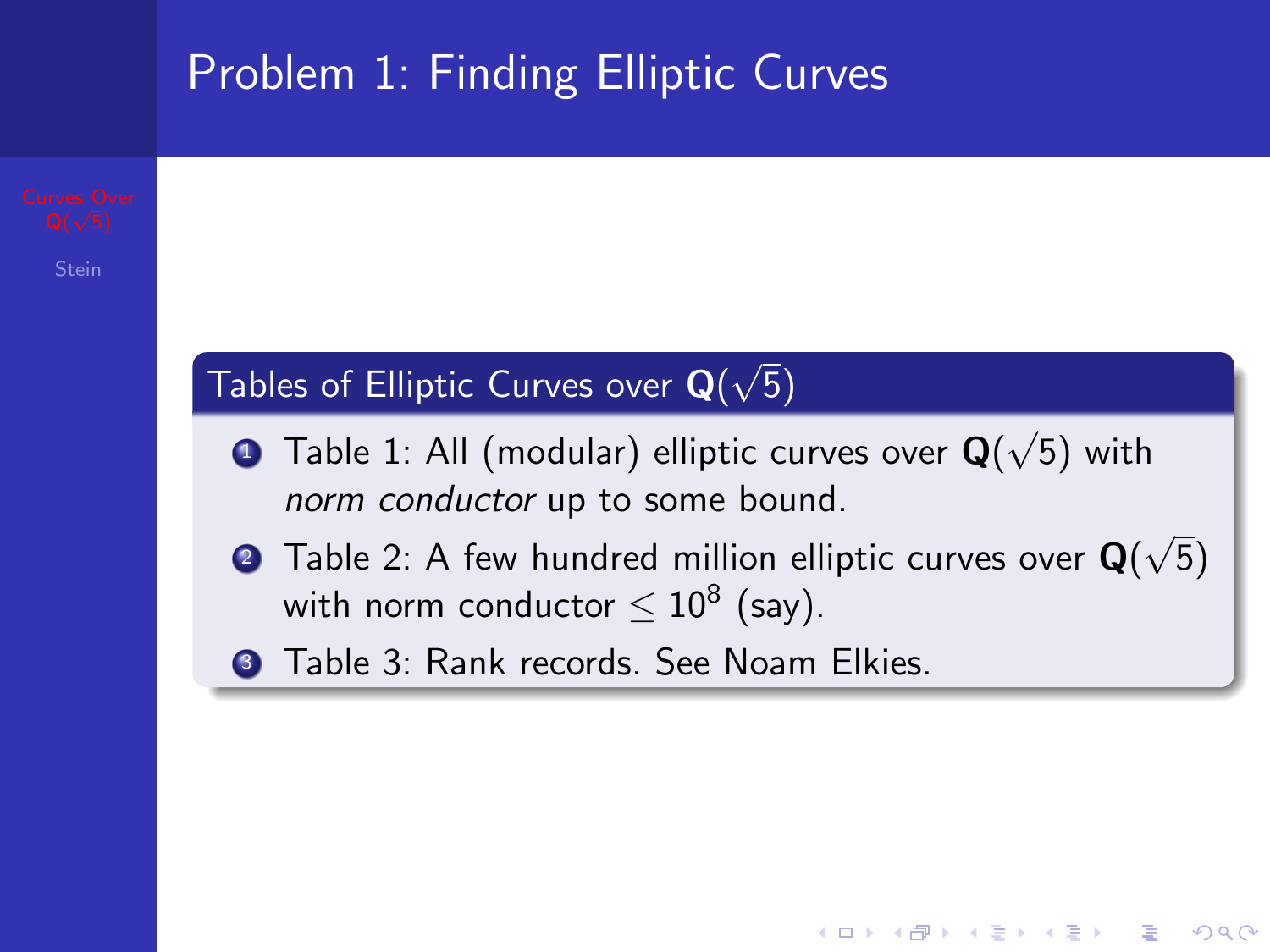## Finding Curves via Modular Forms

- $\textbf{\textcolor{red}{\bullet}}$  Standard Conjecture: Rational newforms over Q( √ 5) correspond to the isogeny classes of elliptic curves over  $\mathsf{Q}(\sqrt{5})$ . So we expect to get *all* curves of given conductor by enumerating modular forms over  $\mathbf{Q}(\sqrt{5})$ .
- **∂** There is an approach of Dembele to compute sparse Hecke operators on modular forms over  $\mathbf{Q}(\sqrt{5})$ . (I have designed and implemented the fastest practical implementation.) Table got by computing space:

<http://wstein.org/Tables/hmf/sqrt5/dimensions.txt>

- <sup>3</sup> Combine with linear algebra over finite fields and the Hasse bound to get all rational eigenvectors. (Not optimized yet. Requires fast sparse linear algebra – Gonzalo Tornaria has been working on this in Sage lately.)
- <span id="page-3-0"></span><sup>4</sup> Resulting table of eigenforms: [http://wstein.org/](http://wstein.org/Tables/hmf/sqrt5/ellcurve_aplists.txt) [Tables/hmf/sqrt5/ellcurve\\_aplists.txt](http://wstein.org/Tables/hmf/sqrt5/ellcurve_aplists.txt)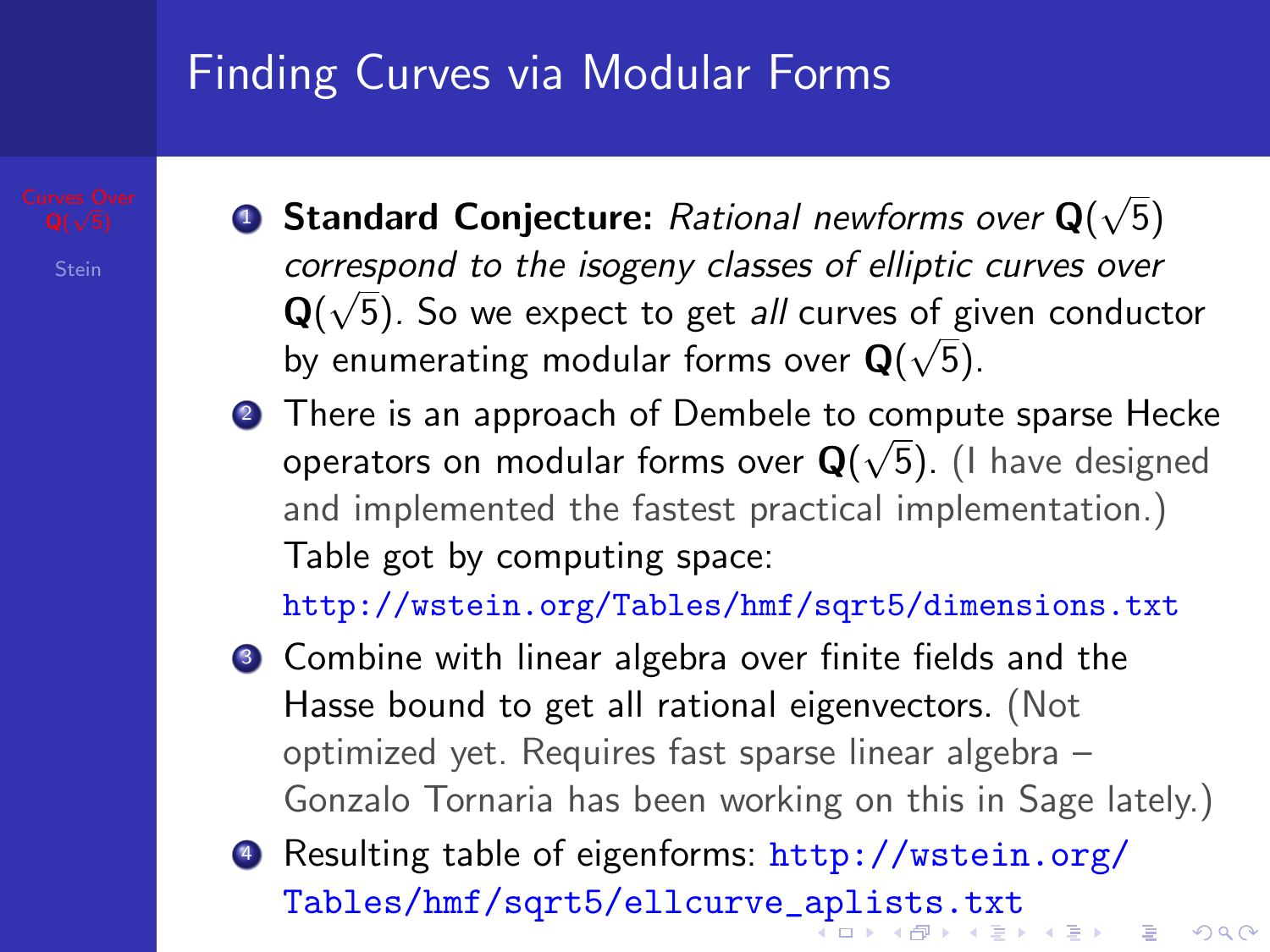#### Computing Modular Forms over  $\mathbf{Q}(t)$ 5)

Overview of Dembele's Algorithm to Compute Forms of level n

- $\bullet$  Let  $R =$  maximal order in Hamilton quaternion algebra  $B$ over  $\mathcal{F} = \mathbf{Q}(\sqrt{5})$ .
- $\bullet\hspace{0.1cm}$  Let  $X=$  free abelian group on  $\mathcal{S}=R^*\backslash\mathsf{P}^1(\mathcal{O}_F/\mathfrak{n}).$
- $\bullet$  To compute the Hecke operator  $T_p$  on X, compute (and store once and for all) certain  $\#\mathbf{F}_{p} + 1$  elements  $\alpha_{p,i} \in B$ with norm p, then compute  $T_p(x) = \sum \alpha_{p,i}(x)$ .

That's it! Making this really fast took thousands of lines of tightly written Cython code, treatment of special cases, etc.

<span id="page-4-0"></span>[http://code.google.com/p/purplesage/source/browse/](http://code.google.com/p/purplesage/source/browse/psage/modform/hilbert/sqrt5/sqrt5_fast.pyx) [psage/modform/hilbert/sqrt5/sqrt5\\_fast.pyx](http://code.google.com/p/purplesage/source/browse/psage/modform/hilbert/sqrt5/sqrt5_fast.pyx)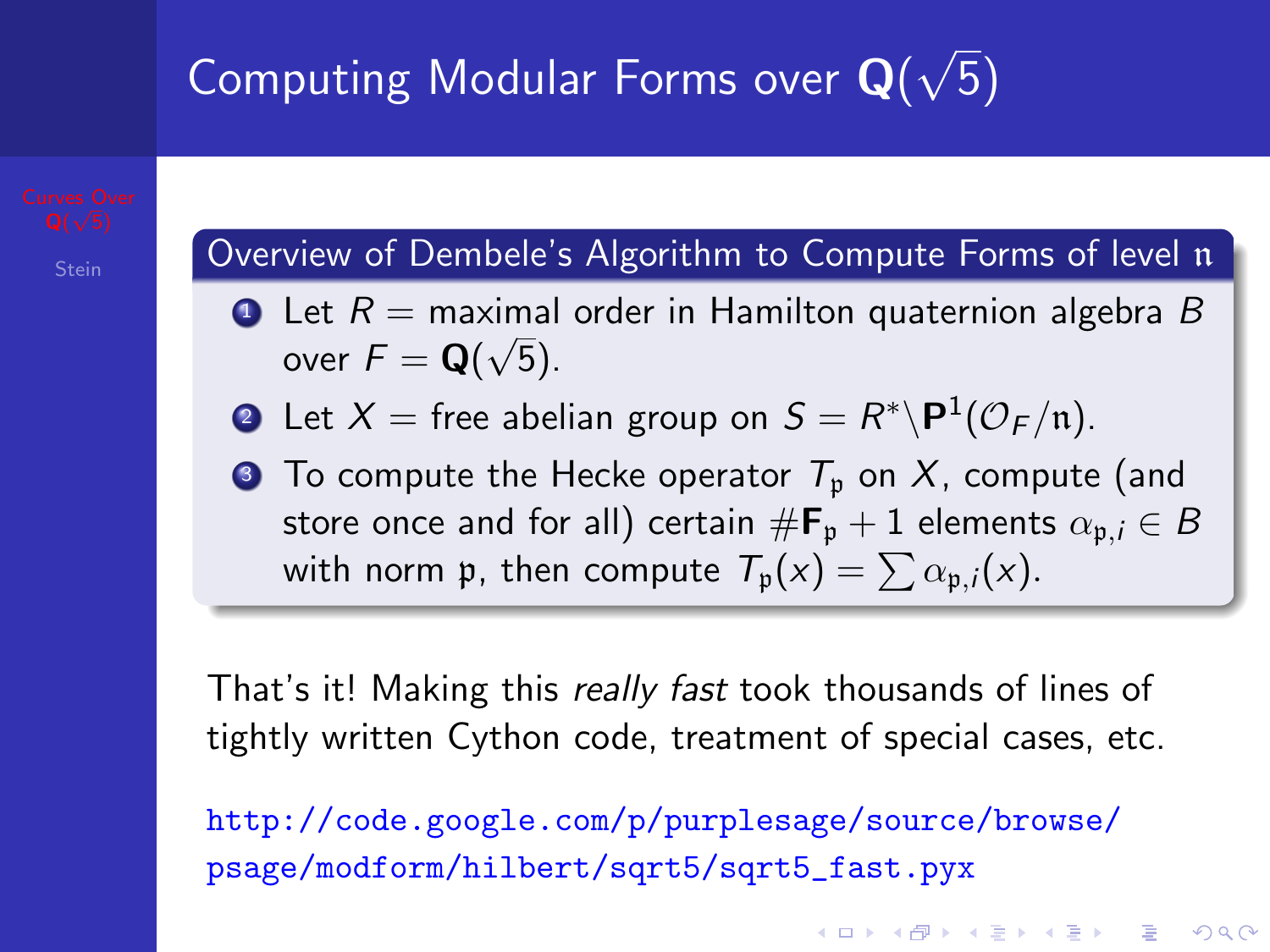#### Rational Newforms over  $\mathbf{Q}(t)$ 5)

| Norm | Cond           | Number       | $a2$ $a3$ $a5$ $a7$ $a11$ $a11$ $a1$ .                                                                            |
|------|----------------|--------------|-------------------------------------------------------------------------------------------------------------------|
| 31   | $5 * a - 2$    | $\Omega$     | $-3$ 2 $-2$ 2 4 $-4$ 4 $-4$ $-2$ $-2$ ? ? $-6$ $-6$ 12 $-4$ 6 $-2$ $-8$ 0 0 16 10 $-6$                            |
| 31   | $5*a-3$        | $\Omega$     | $-3$ 2 $-2$ 2 $-4$ 4 $-4$ 4 $-2$ $-2$ ?<br>$? -6 -6 -4 12 -2 6 0 -8 16 0 -6 10$                                   |
| 36   | 6              | $\Omega$     | 0 0 0 -8 -8 2 2 -10 -10 2 2 12 12 0 0 10 10<br>??<br>$-4$ 10 2 2 0                                                |
| 41   | $a+6$          | $\Omega$     | $-2$ $-4$ $-1$ $-6$ $-2$ 5 6 $-1$ 2 9 $-10$ 4 ? ? $-3$ 4 6 $-8$ $-12$ 9 $-11$ $-4$ $-1$ $-8$                      |
| 41   | $a-7$          | $\Omega$     | $-2$ $-4$ $-1$ $-6$ 5 $-2$ $-1$ 6 9 2 4 $-10$ ? ? 4 $-3$ $-8$ 6 9 $-12$ $-4$ $-11$ $-8$ $-1$                      |
| 45   | $6 * a - 3$    | $\Omega$     | $-2$ $-2$ 0 0 10 10 $-4$ $-4$ $-2$ $-2$ $-8$ $-8$ 0 0 $-6$ $-6$<br>$7 - 14 - 4 - 44$<br>$-32$<br>4                |
| 49   | $\overline{7}$ | $\Omega$     | $2$ 2 2 $2$ -10 -10 -8 -8 -8 -8 5<br>$0.5 - 4.7 - 3 - 3.0$<br>-5<br>-5<br>-5<br>n n<br>$\Omega$                   |
| 55   | $a+7$          | $\Omega$     | $-1$ $-2$ ? 14 ? ? 8 $-4$ $-6$ 6 8 $-4$ $-6$ 6 $-12$ 0 $-10$ 2 0 0 $-4$ 8 $-18$ 6                                 |
| 55   | $-a+8$         | $\Omega$     | $7 - 486 - 6 - 486 - 60 - 122 - 10008 - 46 - 18$<br>$-1$ $-2$ $2$ $14$ $2$                                        |
| 64   | 8              | $\Omega$     | ? 2 -2 10 -4 -4 4 4 -2 -2 0 0 2 2 12 12 -10 -10 8 8 -16 -16 -6 -6                                                 |
| 71   | $a+8$          | $\Omega$     | $-1$ $-2$ 0 $-4$ 0 0 2 $-4$ 6 $-6$ 2 8 6 12 $-12$ 6 $-4$ $-10$ ? ? 14 $-4$ 6 18                                   |
| 71   | $a-9$          | $\Omega$     | $-1$ $-2$ 0 $-4$ 0 0 $-4$ 2 $-6$ 6 8 2 12 6 6 $-12$ $-10$ $-4$ ? ? $-4$ 14 18 6                                   |
| 76   | $-8*at+2$      | $\Omega$     | 35<br>6 6 6 -12 8 8 -9 0 -1 -1 9 0<br>$? 1 - 3 - 4 - 6 3 ?$<br>$.7 - 6$<br>- 5                                    |
| 76   | $-8*a+6$       | $\Omega$     | $? 3 - 6.5$<br>-5<br>$66 - 126880 - 9 - 1 - 1$<br>$21 - 3 - 43$<br>$-6$<br>$\overline{\mathbf{z}}$<br>09          |
| 76   | $-8*at+2$      | 1            | $? -5102 -3?$ $? -105 -372210012 -87 -8155 -150$                                                                  |
| 76   | $-8*at6$       | 1            | $? -510 -32?$<br>$5 - 10$ 7 $-3$ 2 2 0 10 $-8$ 12 $-8$ 7 5 15 0 $-15$<br>-2                                       |
| 79   | $-8*at+3$      | $\Omega$     | $0 - 8 - 2$ 2 4 $-4$ 10 14 12 $-16$ 2<br>1 -2 -2 -2 -4 0<br>$84 - 26$<br>$7.18 - 14$                              |
| 79   | $-8*at+5$      | $\Omega$     | 1 -2 -2 -2 0 -4 4 8 6 -2 -8 0 2 -2 -4 4 14 10 -16 12 ? ? -14 18                                                   |
| 80   | $8 * a - 4$    | $\Omega$     | $7 - 2$ $7 - 10$ 0 0 $-4$ $-4$ 6 6 $-4$ $-4$ 6 6 12 12 2 2 $-12$ $-12$ 8 8 $-6$ $-6$                              |
| 81   | 9              | $\Omega$     | 088<br>00002200-16-1600<br>$-1$<br>7<br>$0, 14, 0, 0, -4, -4, 0$                                                  |
| 89   | $a - 10$       | $\Omega$     | $6 - 4 - 40612014 - 4012 - 162?$<br>$-1$ 4 0 $-4$ $-6$ 0 $-4$ 2 6                                                 |
| 89   | $a+9$          | $\Omega$     | $-1$ 4 0 $-4$ 0 $-6$ 2 $-4$ 6<br>$6 - 4 - 4$ 6 0 0 12 $-4$ 14 12 0 2 $-16$ ? ?                                    |
| 95   | $2*a-11$       | $\Omega$     | $? -66 -48 -6 -61212 -1014120 -1686 -6$<br>$-1$ $-2$ ? ? 0 0 ?                                                    |
| 95   | $-2*a-9$       | $\Omega$     | $6 - 6$ 8 $-4$ $-6$ $-6$ 12 12 14 $-10$ 0 12 8 $-16$ $-6$ 6<br>2<br>7<br>$-1$ $-2$ ?<br>$\Omega$<br>$\Omega$<br>7 |
| 99   | $9*a-3$        | $\Omega$     | $6 - 2 - 8$ 8 - 6 2 12 12 - 2 - 2 8 - 8 16 8 2 - 14<br>$1$ ?<br>$-2.2$<br>?<br>?<br>$4 - 4$                       |
| 99   | $9*a-6$        | $\Omega$     | $4 - 268 - 82 - 61212 - 2 - 2 - 88816 - 142$<br>1 <sup>2</sup><br>$-222$<br>7<br>$-4$                             |
| 100  | 10             | $\Omega$     | $2$ 2 -3 -3 0 0 2 2 12 12 -10 -10 15 15<br>$2 - 10 - 3 - 35$<br>-5<br>$2 - 5$<br>$\Omega$<br>$\Omega$             |
| 100  | 10             | $\mathbf{1}$ | ? 5 ? 10 -3 -3 -5 -5 0 0 2 2 -3 -3 0 0 2 2 12 12 10 10 -15 -15                                                    |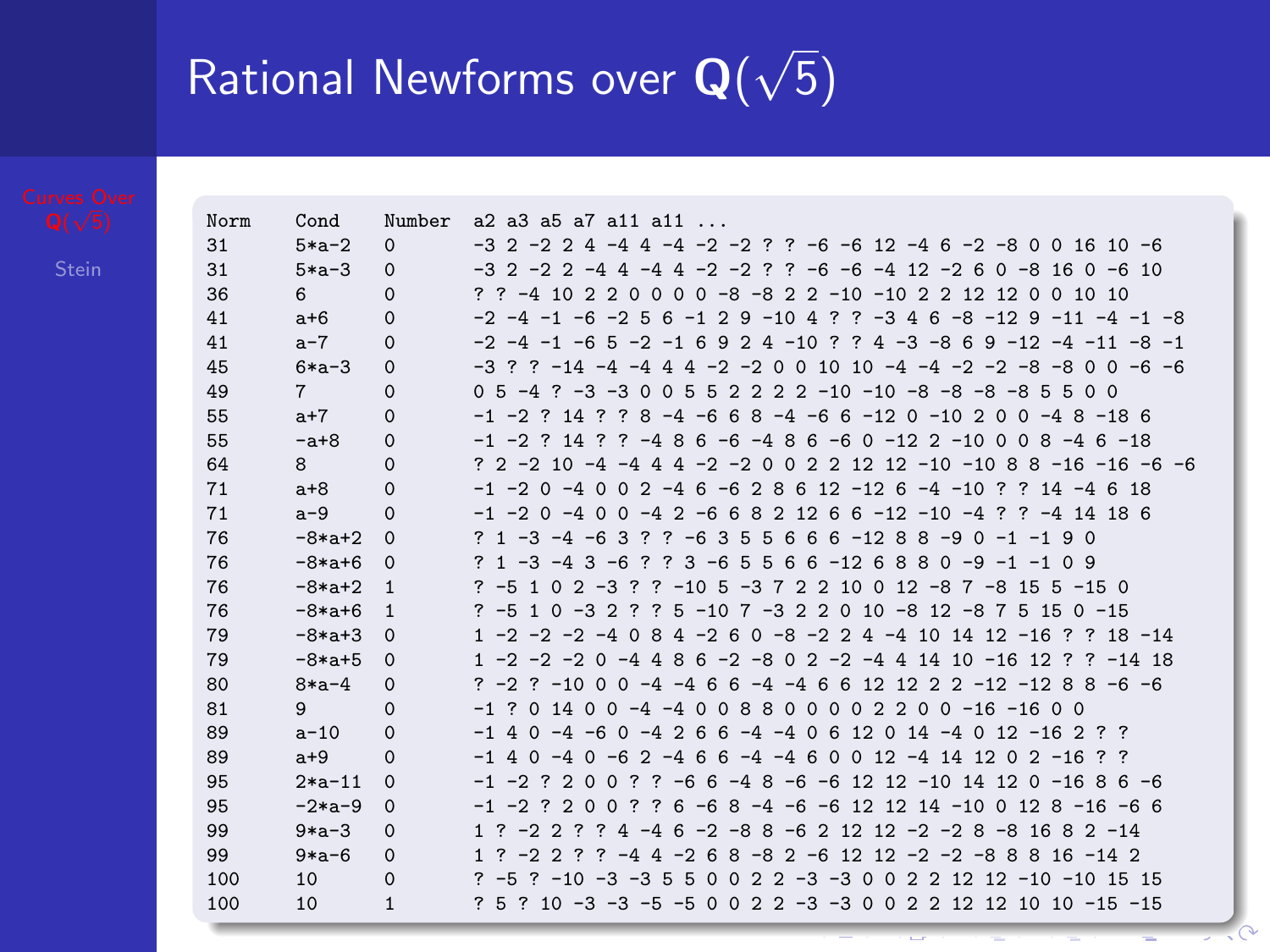## Implementation in Sage: Uses Cython=(C+Python)/2

Install PSAGE: <http://code.google.com/p/purplesage/>.

Hecke Operators over  $\mathbf{Q}(t)$ √ 5) in Sage

```
sage : import psage . modform . hilbert . sqrt5 as H
sage: N = H.tables.F.factor (100019)[0][0]; N
Fractional ideal (65*a + 292)
```

```
sage: time S = H.HilbertModular Forms(N); STime: CPU 0.31 s, Wall: 0.34 s
Hilbert modular forms of dimension 1667, level 65*a+292
( of norm 100019=100019) over QQ ( sqrt (5))
```

```
sage: time T5 = S. hecke_matrix (H. tables .F. factor (5) [0] [0])
Time: CPU 0.07 s, Wall: 0.09 s
```
(Yes, that just took much less than a second!) See <http://nt.sagenb.org/home/pub/30/> for all code.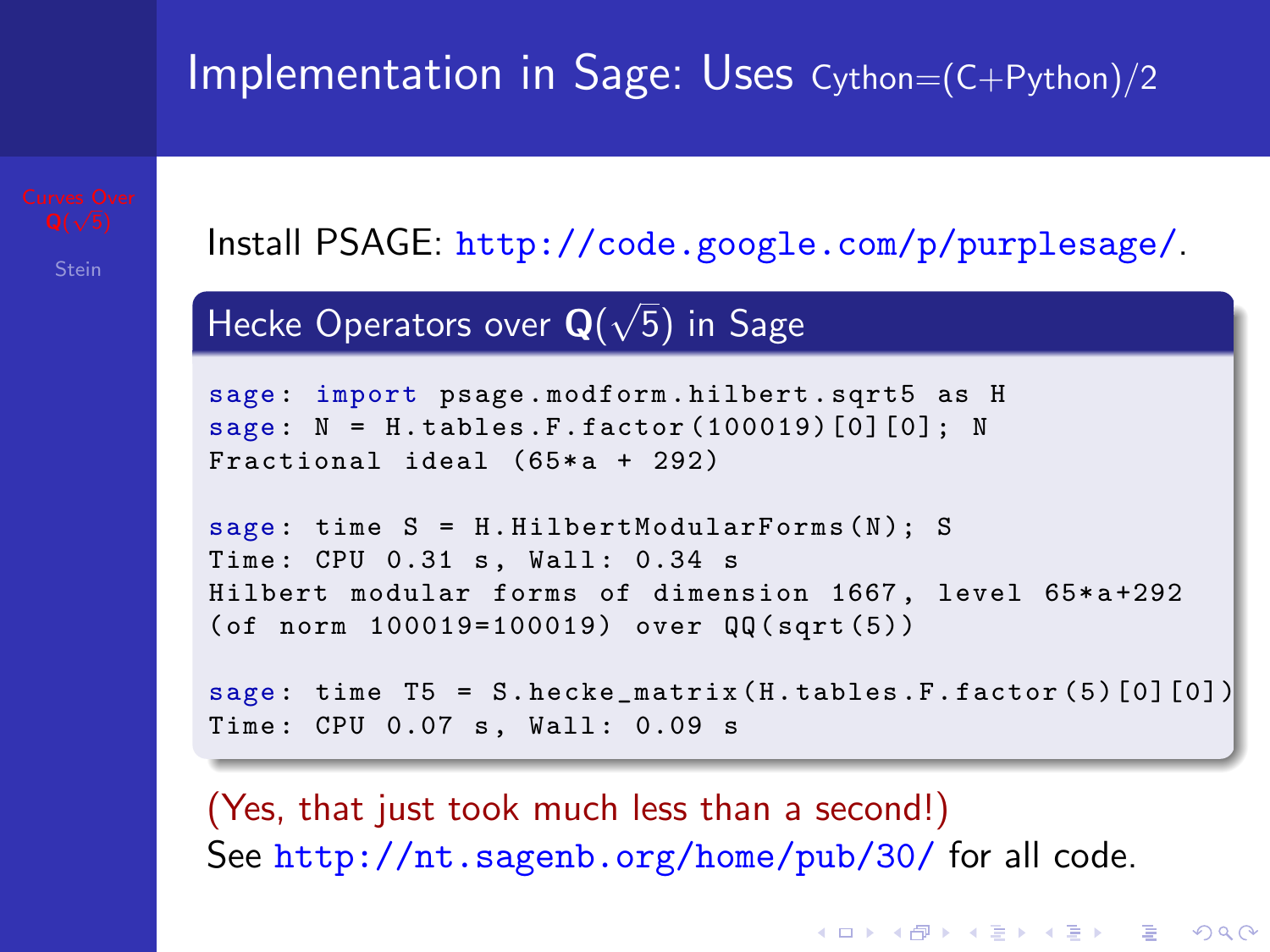## Magma?

Why not just use Magma, which already has modular forms over totally real fields in it, due to the general work of John Voight, Lassina Dembele, and Steve Donnelly: [wstein ]\$ magma<br>Magma V2.16-13 Fri Nov 5 2010 18:09:32

```
> F <w > := Quadratic Field (5);
> M := HilbertCuspForms (F ,
             Factorization (Integers (F)*100019)[1][1]);
> time T5 := HeckeOperator (M ,
              Factorization (Integers (F) * 5) [1][1]);
Time : 235.730 # 4 minutes
```
Thousand times slower than my implementation in Sage. Magma's implementation is very general. And the above was just one Hecke operator. We'll need many, and Magma gets much slower as the subscript of the Hecke operator grows.

(REMARK: After the talk, John Voight and I decided that with the newest Magma V2.17, and with very careful use of Magma (diving into the source code), one could do the above computation with it only taking

100 times longer than Sage.)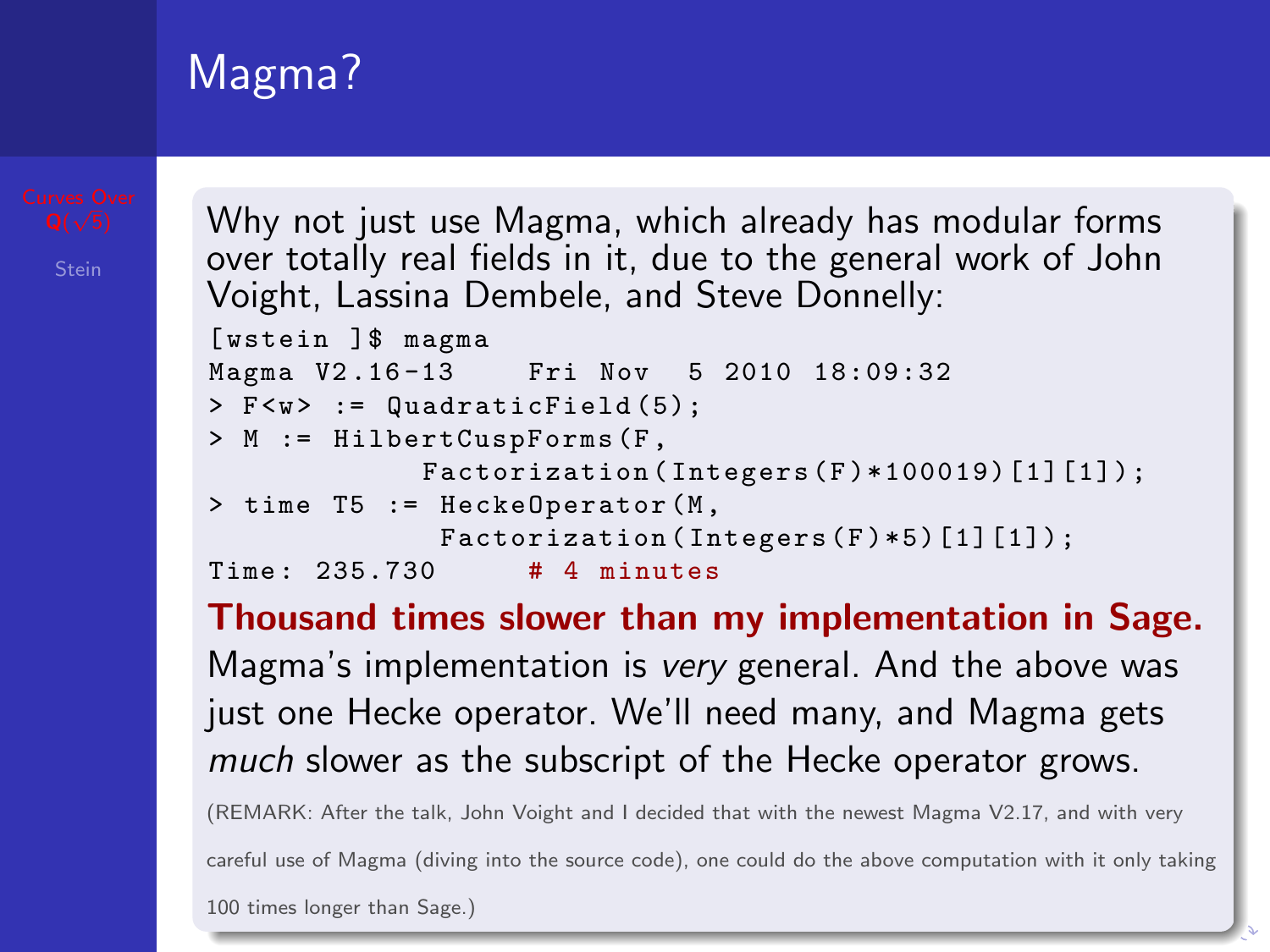## How Many Isogeny Classes of Curves?



<span id="page-8-0"></span>

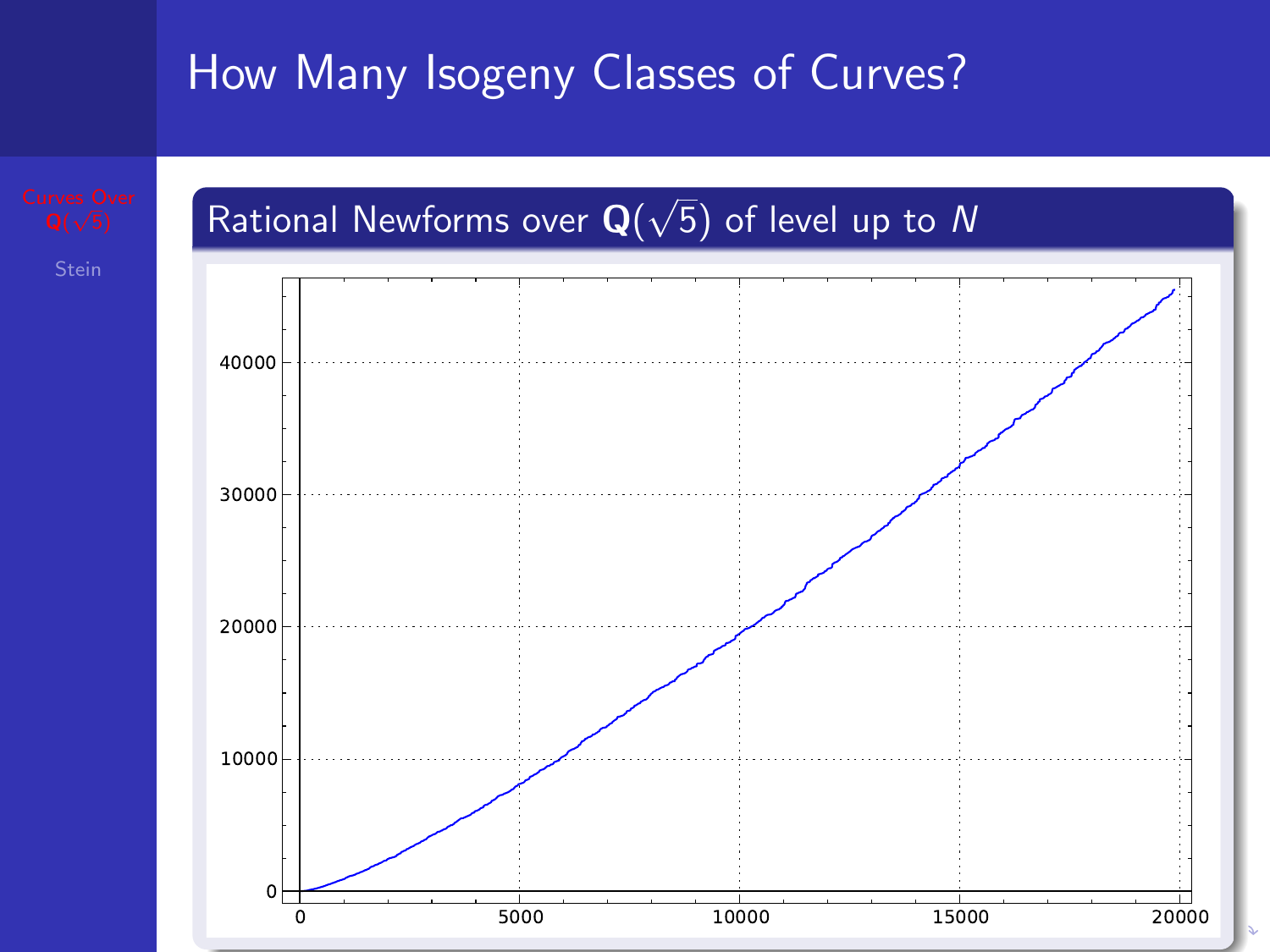## How Many Isogeny Classes of Curves?

<span id="page-9-0"></span>

 $= -1$ Ξ  $\ast$ *y*  $\alpha$   $\alpha$ я.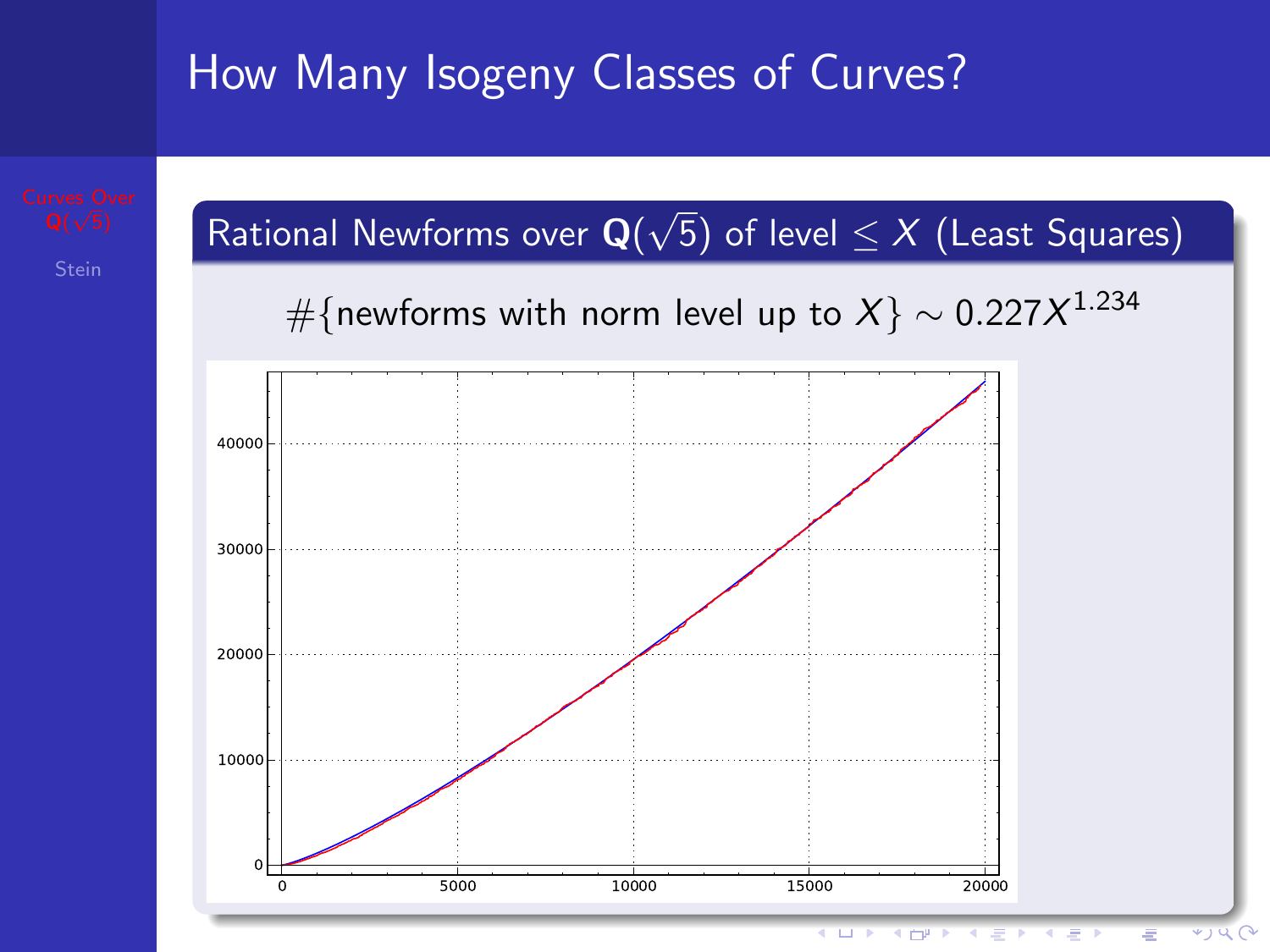## For comparison, Cremona's tables up to 10,000



<span id="page-10-0"></span>Conjecture (Watkins): Number of elliptic curves over Q with level up to  $X$  is  $\sim cX^{5/6}.$ **KORKARYKERKE PROGRAM**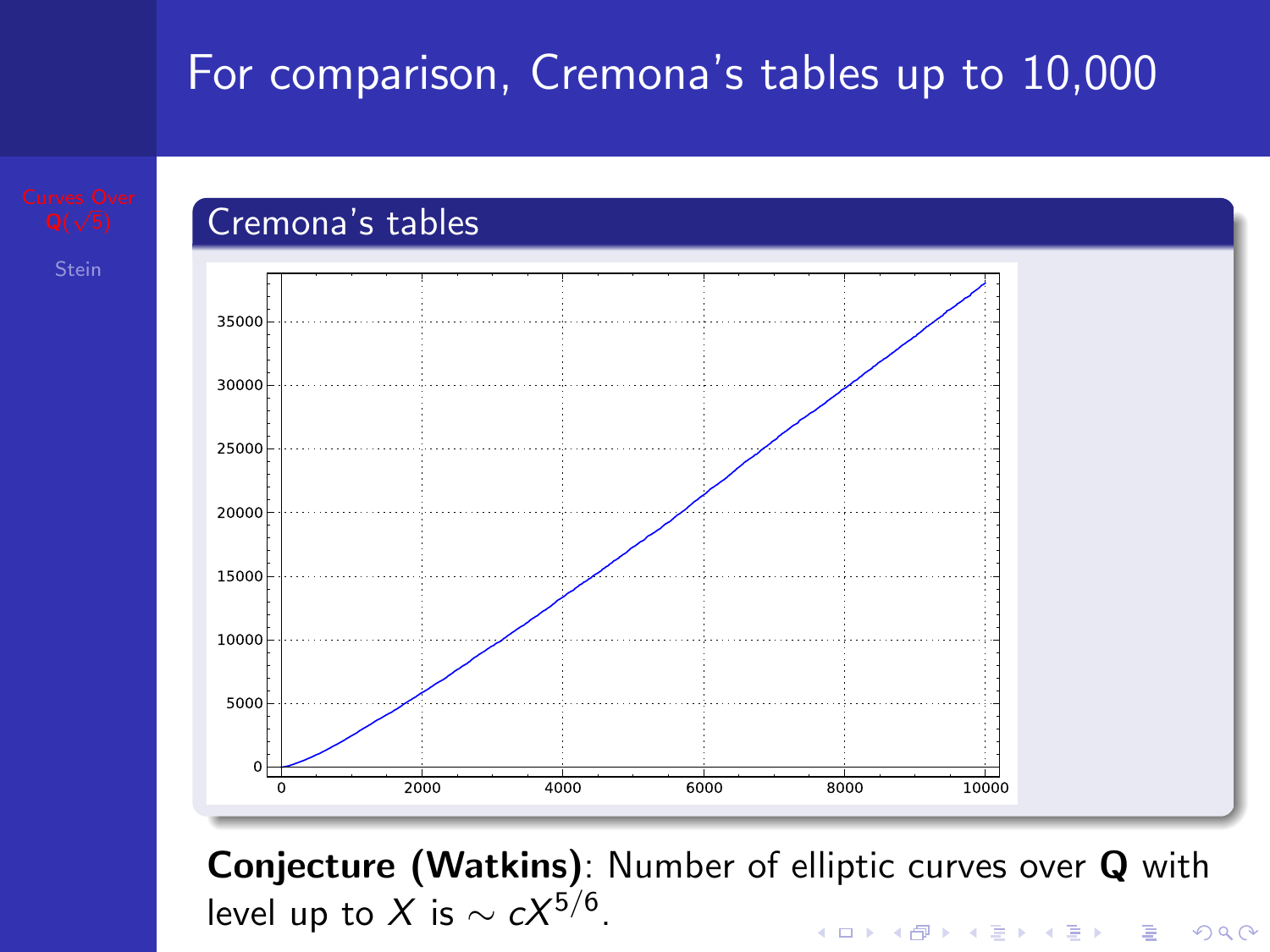#### Rational Newforms  $\mapsto$  Curves over  $\mathbf{Q}(t)$ √ 5)

● Big search through equations, compute corresponding modular form by a point count, and look up in table. (Joanna Gaski and Alyson Deines doing this now:

[http://wstein.org/Tables/hmf/sqrt5/finding\\_weierstrass\\_equations/](http://wstein.org/Tables/hmf/sqrt5/finding_weierstrass_equations/))

- **2** Or, apply Dembele's paper An Algorithm For Modular Elliptic Curves Over Real Quadratic Fields (I haven't implemented this yet; how good in practice?)
- **3** Or, apply the method of Cremona-Lingham to find the curves by finding S-integral points over number fields. (Not implemented in Sage.)
- <span id="page-11-0"></span>**4** Enumerate the curves in an isogeny class.
	- **•** For a specific curve, bound the degrees of isogenies using the Galois representation. (Don't know how to do this yet.)
	- **2** Explicitly compute all possible isogenies, e.g., using Cremona's student Kimi Tsukazaki's Ph.D. thesis full of **isogeny formulas.** (I'm not sur[e h](#page-10-0)[ow](#page-12-0) [t](#page-10-0)[o](#page-11-0) [d](#page-12-0)[o t](#page-0-0)[his](#page-33-0)[.\)](#page-0-0)<br> $\sum_{x \in \mathbb{R}^n} \sum_{x \in \mathbb{R}^n} x \cdot \sum_{x \in \mathbb{R}^n} x \cdot \sum_{x \in \mathbb{R}^n} x \cdot \sum_{x \in \mathbb{R}^n} x \cdot \sum_{x \in \mathbb{R}^n} x \cdot \sum_{x \in \mathbb{R}^n} x \cdot \sum_{x \in \mathbb{R}^n} x \cdot \sum_{x \in \mathbb{R}^n} x \cdot \sum_{x \in \mathbb{R$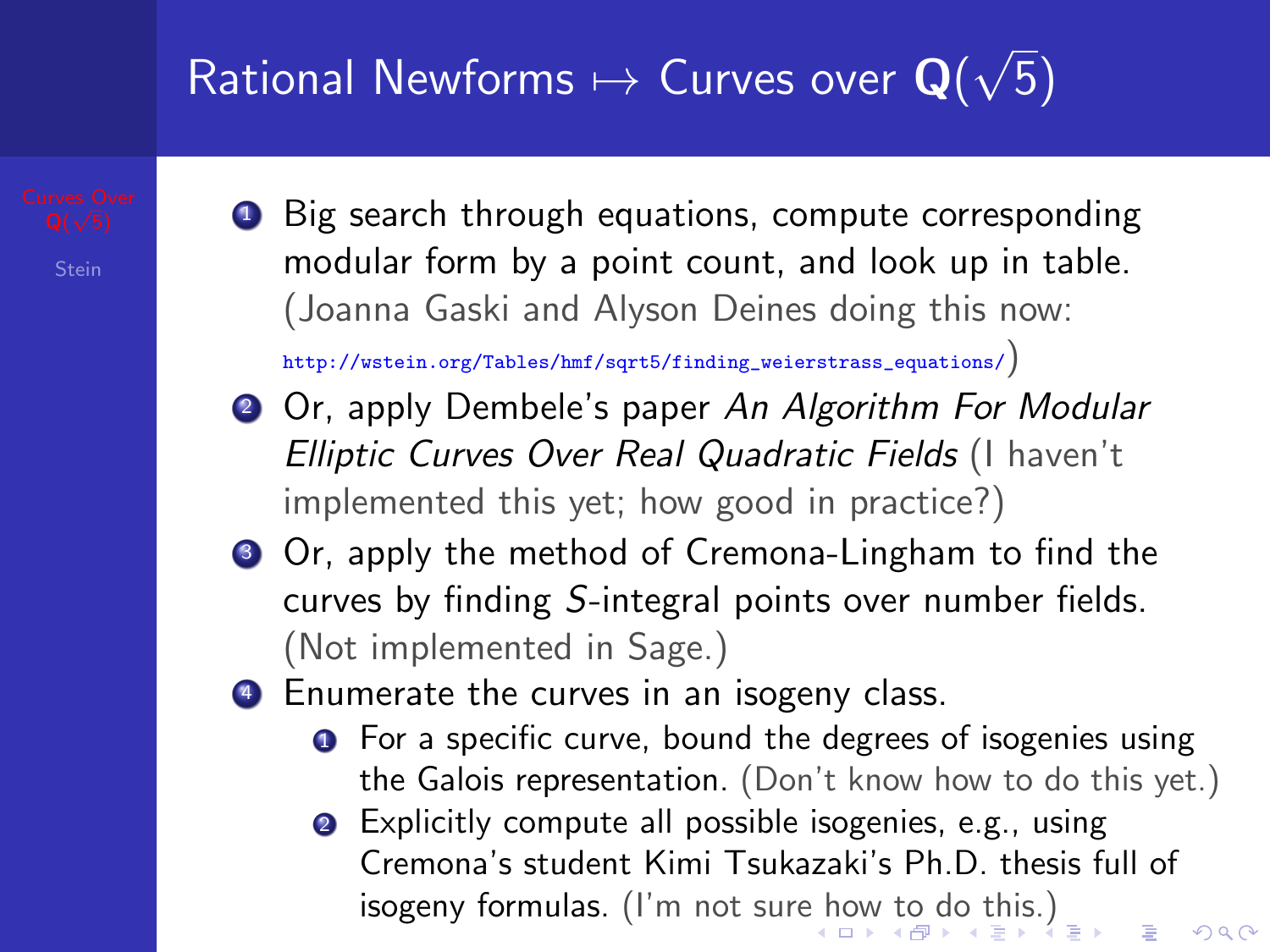### Comment from Noam Elkies about previous Slide

<span id="page-12-0"></span>Noam Elkies: "Apropos Cremona-Lingham: remember that at Sage Days 22 I suggested a way to reduce this to solving S-unit equations (via the lambda-invariant), which is effective, unlike finding S-integral points on  $y^2 = x^3 + k$ . Also, see my Atkin paper <http://www.math.harvard.edu/~elkies/xisog.pdf>?"

**KORKAR KERKER E VOOR**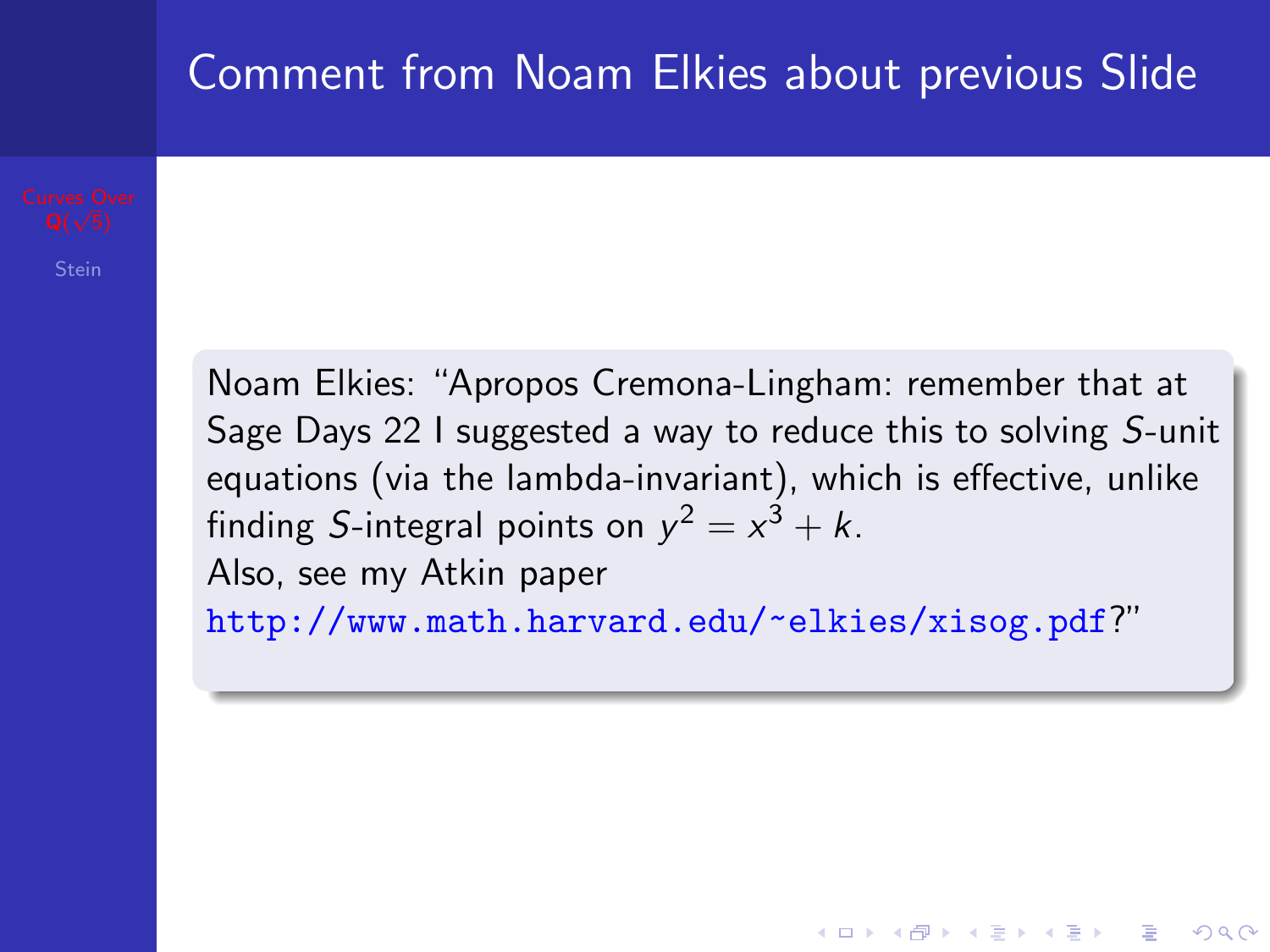#### Elliptic Curves over  $\mathbf{Q}(t)$ √ 5)  $\sum_{i=1}^{n}$  Gaski and Alyson Deines make tables like this  $(a = (1 + \sqrt{5})/2)$

| 31  | $5*a-2$     | $\circ$      | $-3$ 2 $-2$ 2 $\dots$        | $[1, a+1, a, a, 0]$     |
|-----|-------------|--------------|------------------------------|-------------------------|
| 31  | $5*a-3$     | $\circ$      | $-3$ 2 $-2$ 2 $\dots$        | $[1,-a-1,a,0,0]$        |
| 36  | 6           | $\Omega$     | $? ? -4 10 $                 | $[a, a-1, a, -1, -a+1]$ |
| 41  | $a+6$       | $\mathbf 0$  | $-2$ $-4$ $-1$ $-$           | $[0,-a,a,0,0]$          |
| 41  | $a-7$       | $\Omega$     | $-2$ $-4$ $-1$ $-$           | $[0, a-1, a+1, 0, -a]$  |
| 45  | $6 * a - 3$ | $\Omega$     | $-3$ ? ? $-14$               | [1,1,1,0,0]             |
| 49  | 7           | $\Omega$     | $0\ 5\ -4\ ?\ -\dots$        | [0, a, 1, 1, 0]         |
| 55  | $a+7$       | $\Omega$     | $-1$ $-2$ ? $14$             | $[1, -a+1, 1, -a, 0]$   |
| 55  | $- a + 8$   | $\Omega$     | $-1$ $-2$ ? $14$             | $[1,a,1,a-1,0]$         |
| 64  | 8           | $\Omega$     | $? 2 - 2 10 $                | $[0, a-1, 0, -a, 0]$    |
| 71  | $a+8$       | $\circ$      | $-1$ $-2$ 0 $-4$             | $[a, a+1, a, a, 0]$     |
| 71  | $a-9$       | $\circ$      | $-1$ $-2$ 0 $-4$             | $[a+1,a-1,1,0,0]$       |
| 76  | $-8*a+2$    | $\circ$      | $? 1 - 3 - 4$                | $[a,-a+1,1,-1,0]$       |
| 76  | $-8*at+6$   | $\Omega$     | $? 1 - 3 - 4$                | $[a+1,0,1,-a-1,0]$      |
| 76  | $-8*at+2$   | $\mathbf{1}$ | $? -5102$                    | $[1,0,a+1,-2*a-1,0]$    |
| 76  | $-8*at+6$   | 1            | $? -510 - $                  | $[1,0,a,a-2,-a+1]$      |
| 79  | $-8*a+3$    | $\Omega$     | $1 - 2 - 2 - 2$              | $[a, a+1, 0, a+1, 0]$   |
| 79  | $-8*at+5$   | $\Omega$     | $1 - 2 - 2 - 2$              | $[a+1,a-1,a,0,0]$       |
| 80  | $8 * a - 4$ | $\Omega$     | $? -2 ? -10$                 | $[0.1.0,-1.0]$          |
| 81  | $9^{\circ}$ | $\circ$      | $-1$ ? 0 14                  | $[1,-1,a,-2*a,a]$       |
| 89  | $a-10$      | $\circ$      | $-1$ 4 0 $-4$                | $[a+1,-1,1,-a-1,0]$     |
| 89  | $a+9$       | $\circ$      | $-1$ 4 0 $-4$                | $[a,-a,1,-1,0]$         |
| 95  | $2*a-11$    | $\Omega$     | $-1$ $-2$ ? 2                | $[a, a+1, a, 2*a, a]$   |
| 95  | $-2*a-9$    | $\mathbf 0$  | $-1$ $-2$ ? 2                | $[a+1,a-1,1,-a+1,-1]$   |
| 99  | $9*a-3$     | $\Omega$     | $1 \t ? -2 \t 2 \t ? \ldots$ | $[a+1,0,0,1,0]$         |
| 99  | $9*a-6$     | $\Omega$     | $1$ ? $-2$ 2 ?               | $[a,-a+1,0,1,0]$        |
| 100 | 10          | $\Omega$     | $? -5 ? -10$                 | $[1,0,1,-1,-2]$         |
| 100 | 10          | 1            | $? 5 ? 10 - \ldots$          | $[a, a-1, a+1, -a, -a]$ |
|     |             |              |                              |                         |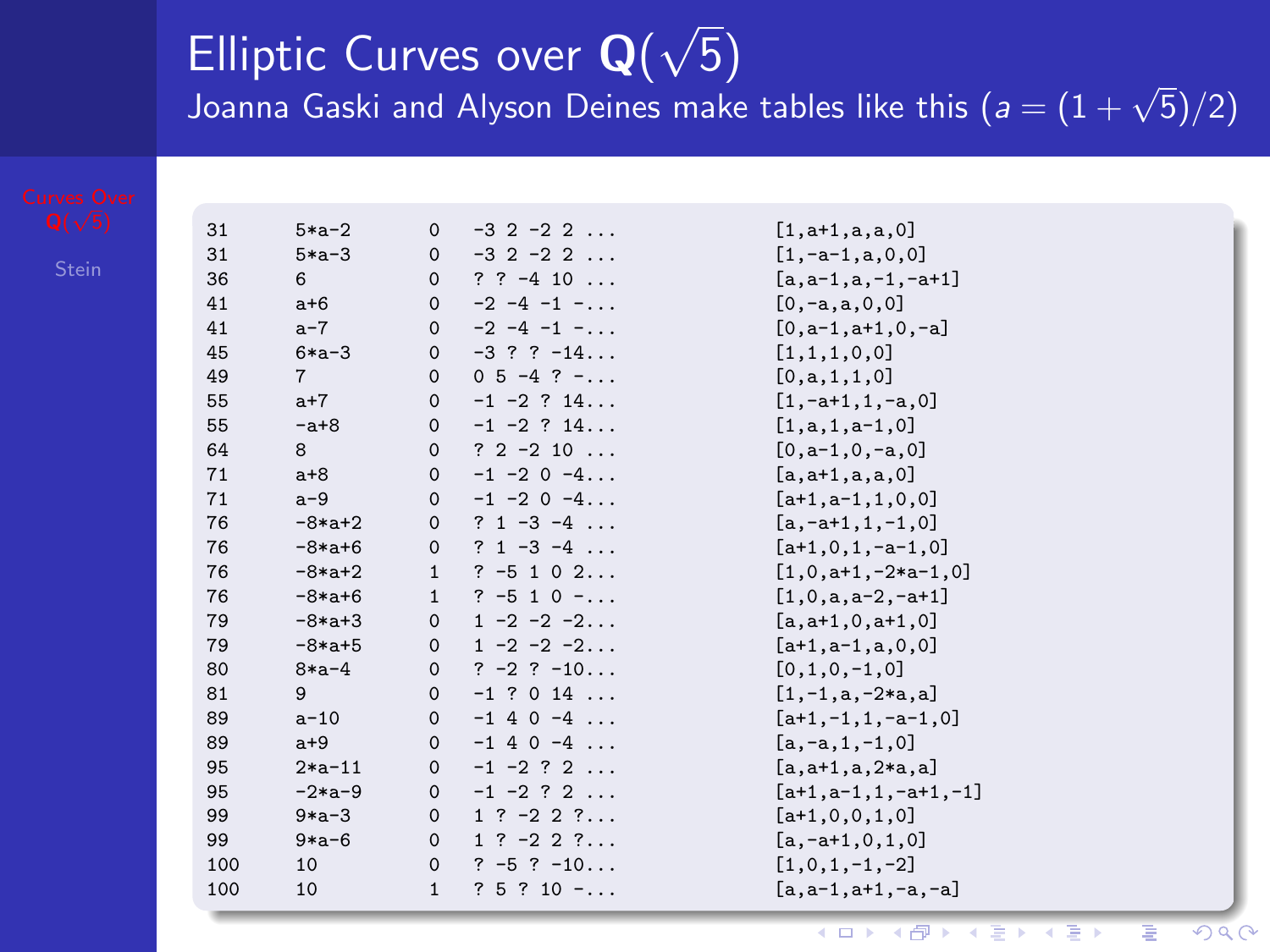#### Database

#### A MongoDB Database

Text files (<http://wstein.org/Tables/hmf/sqrt5>) and an indexed queryable MongoDB database:

<http://db.modform.org>

**KORK ERKER ADE YOUR** 

Try it out.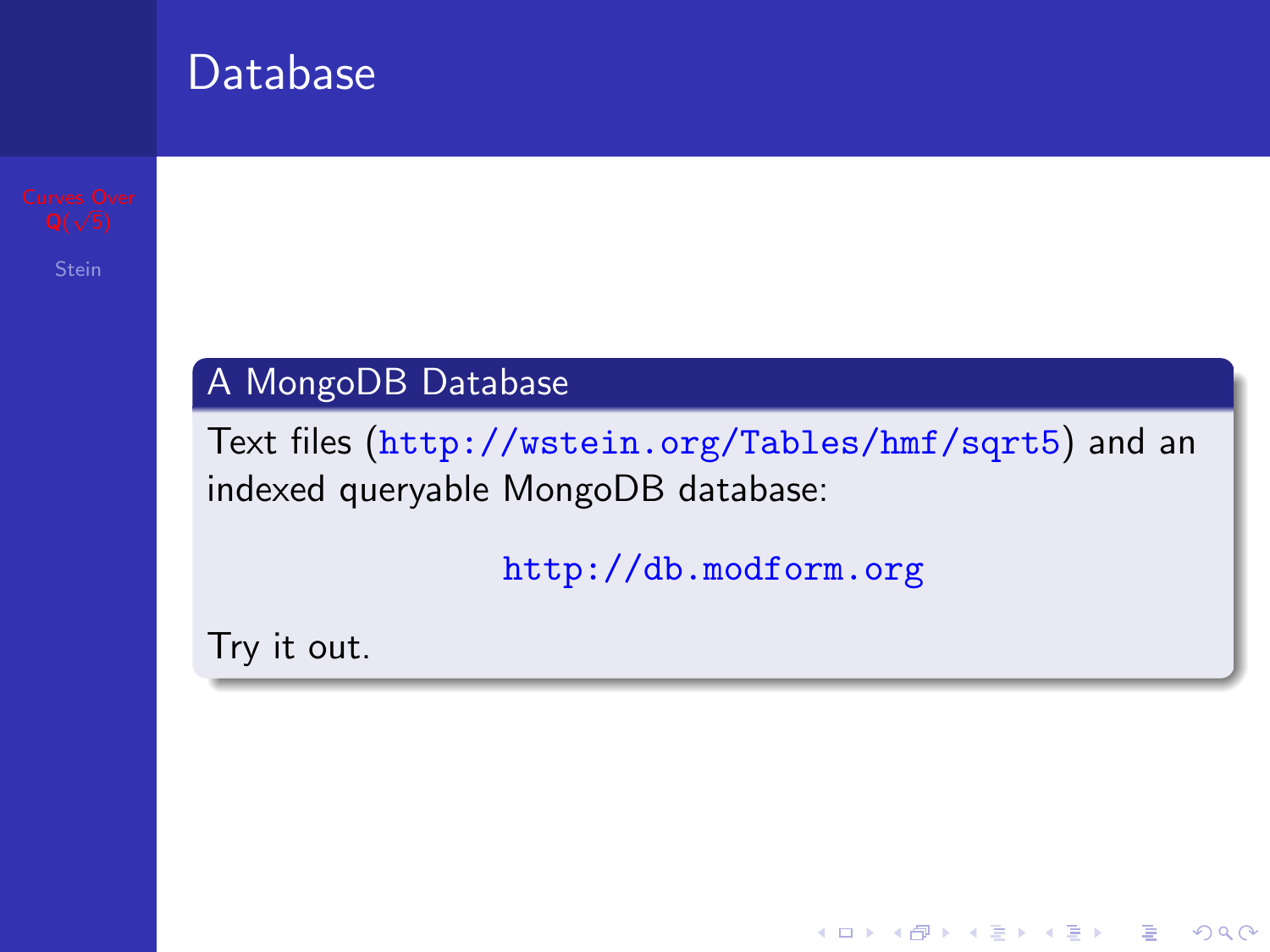## Canonical Minimal Weierstrass Model?

#### Canonical Minimal Weierstrass Models over Q

Fact: Every elliptic curve over Q has a unique minimal Weierstrass equation  $[a_1, a_2, a_3, a_4, a_6]$  with  $a_1, a_3 \in \{0, 1\}$  and  $a_2 \in \{0, -1, 1\}$ ?

#### What about  $\mathbf{Q}($ √ 5)

Cremona: Something similar is true for number fields, for appropriate choices of conventions. ...

"Let me know what ideas you come up with for the unit scalings, since we need to set a convention for the rest of the world to use!" – Cremona, email, 2010-10-28

(Not worked out yet.)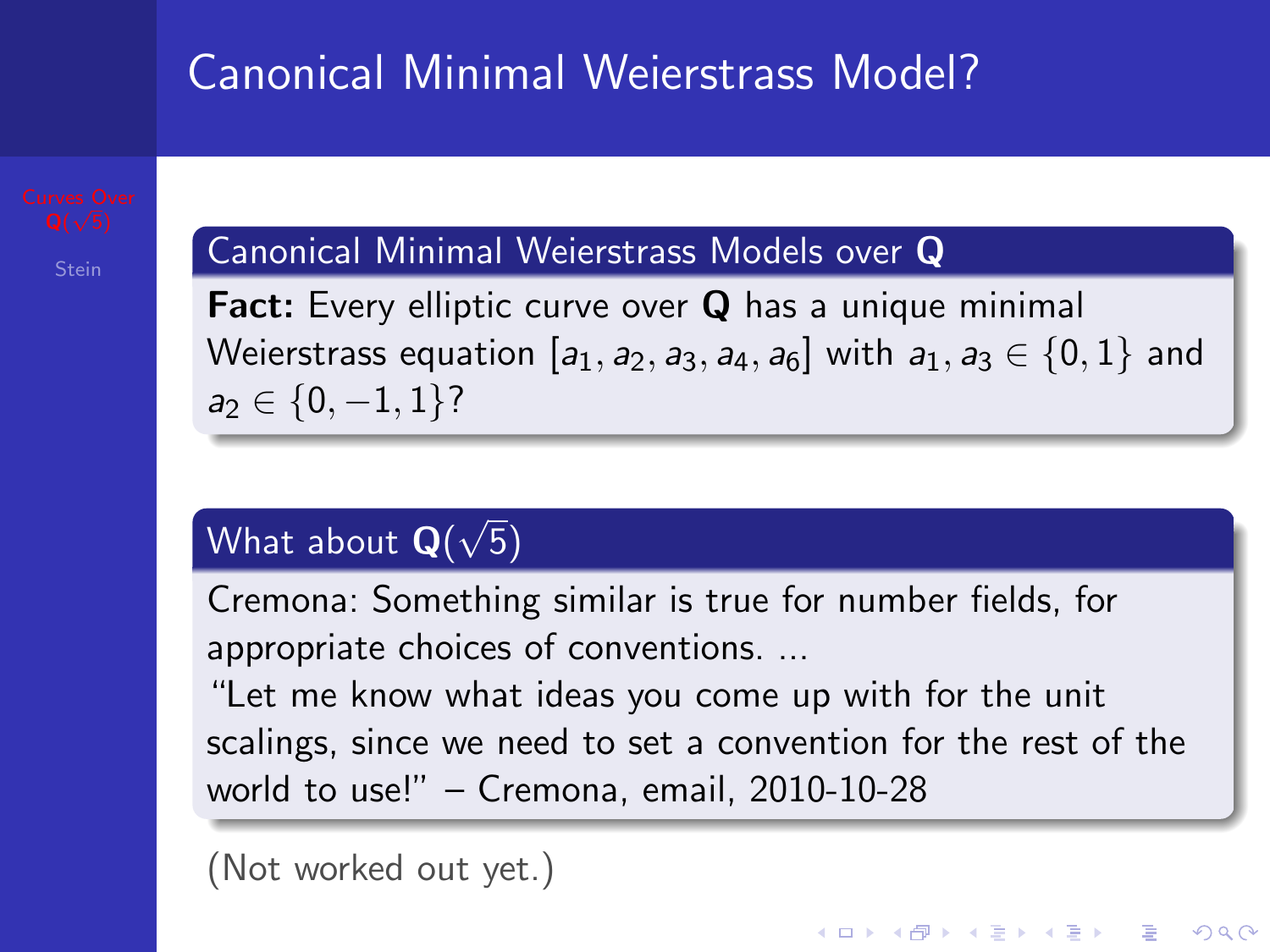#### Huge Table: Like Stein-Watkins over  $\mathbf{Q}($ 5)

- **1** Enumerate over pairs  $(c_4, c_6)$  that satisfy certain congruence conditions so they define a minimal curve, with bounded discriminant and conductor. (Details being worked out by Joanni and Aly; they estimate that there are about 3 million pairs  $c_4$ ,  $c_6$  modulo 1728 to consider.)
- 2 Compute first few  $a_n$  for each curve; use these  $a_n$  as a key, and keep only one curve from each isogeny class.
- $\bullet$  Get a table of hundreds of millions of curves over  $\mathsf{Q}(x)$ √ 5).

KID KA KERKER E VOOR

<sup>4</sup> Compute data, e.g., analytic rank, about each.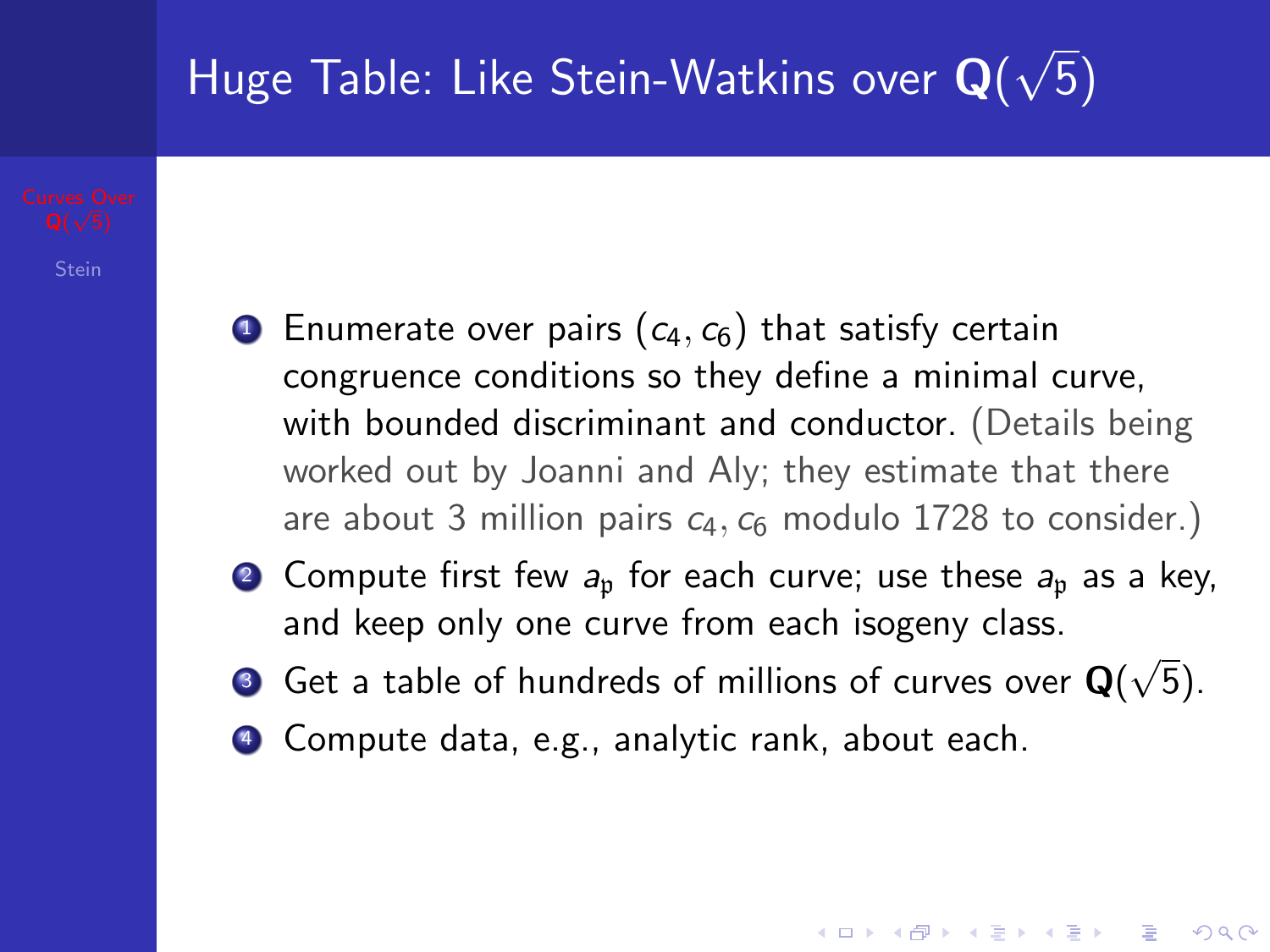# 2. What to do with 'em

イロト イ御 トイミト イミト ニミー りんぴ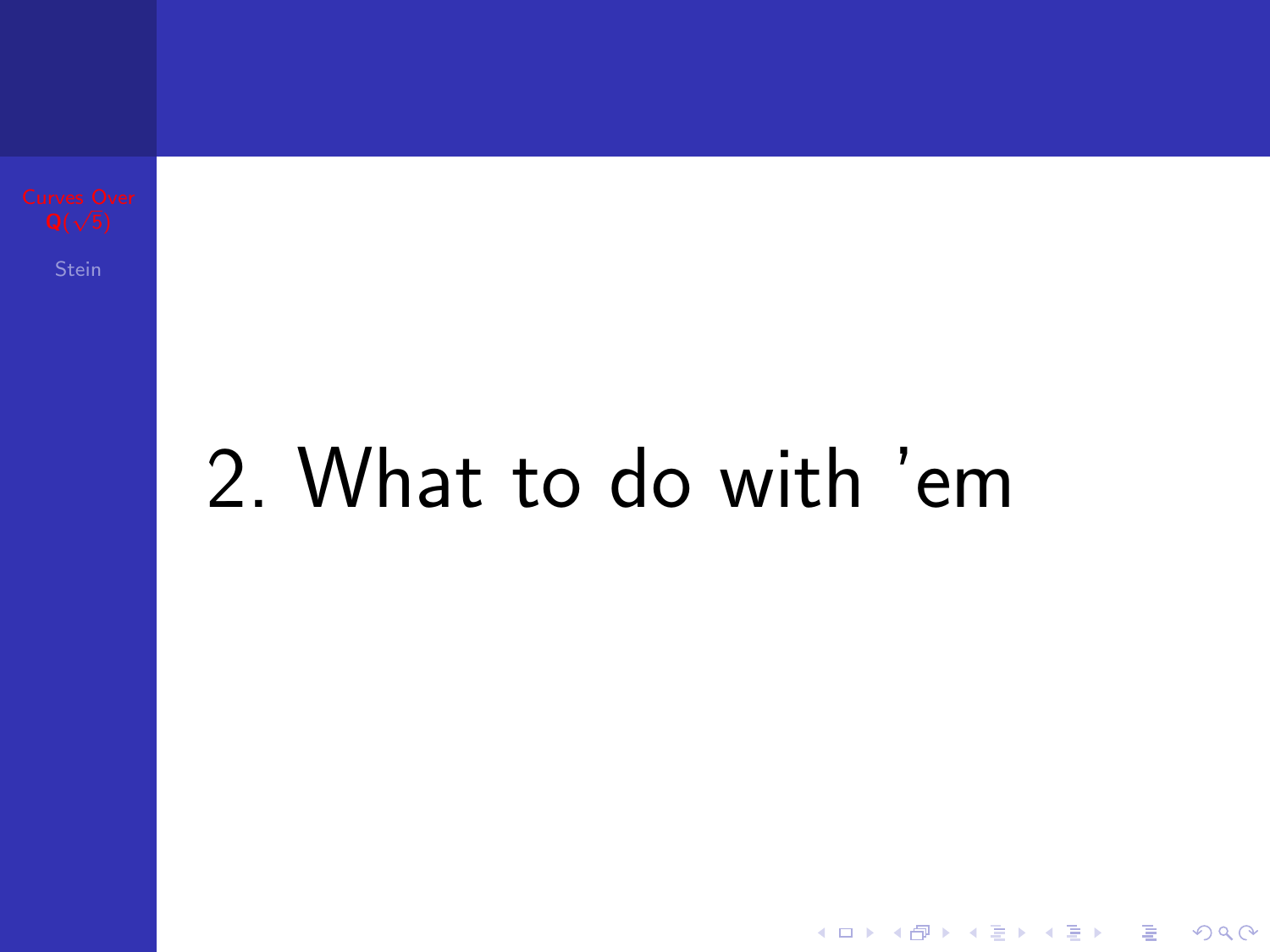

**KORK ERKER ADE YOUR**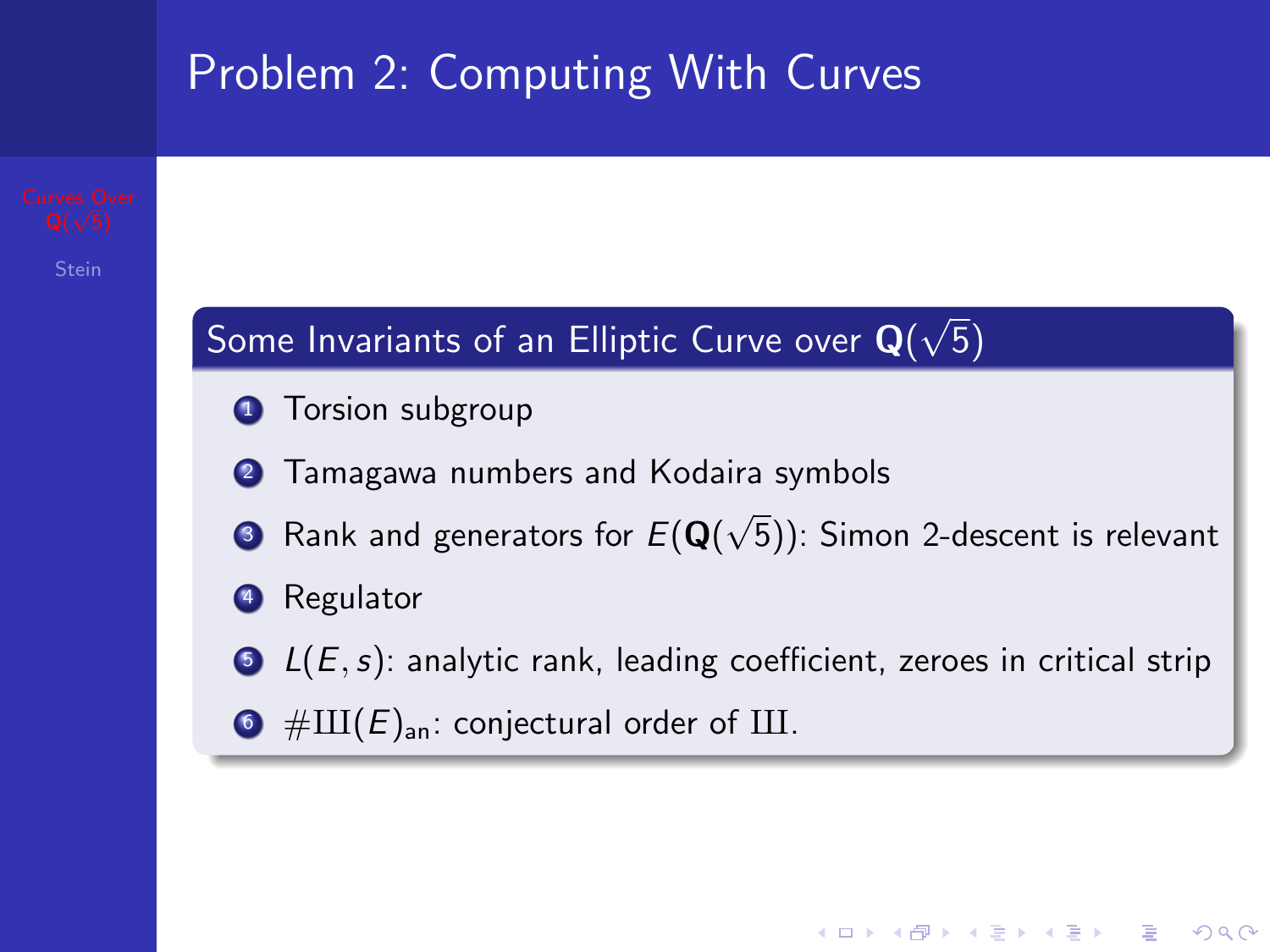## BSD Challenges

#### Some Challenges

- $\bullet$  Verify that  $\#\amalg(E)_{\text{an}}$  is approx. perfect square for curves with norm conductor up to some bound. √
- $\bullet$  Prove the full BSD conjecture for a curve over  $\mathsf{Q}(t)$  $\sqrt{5}$ ).
- $\bullet$  Prove the full BSD conjecture for a curve over  $\mathbf{Q}(\sqrt{5})$ that doesn't come by base change from a curve over Q.
- $\bullet$  Verify Kolyvagin's conjecture for a curve of rank  $> 2$ .

Nothing done at all yet! Proving BSD for specific curves will likely require explicit computation with Heegner points, the Gross-Zagier formula, etc., following Zhang. It also likely requires proving something new using Euler systems.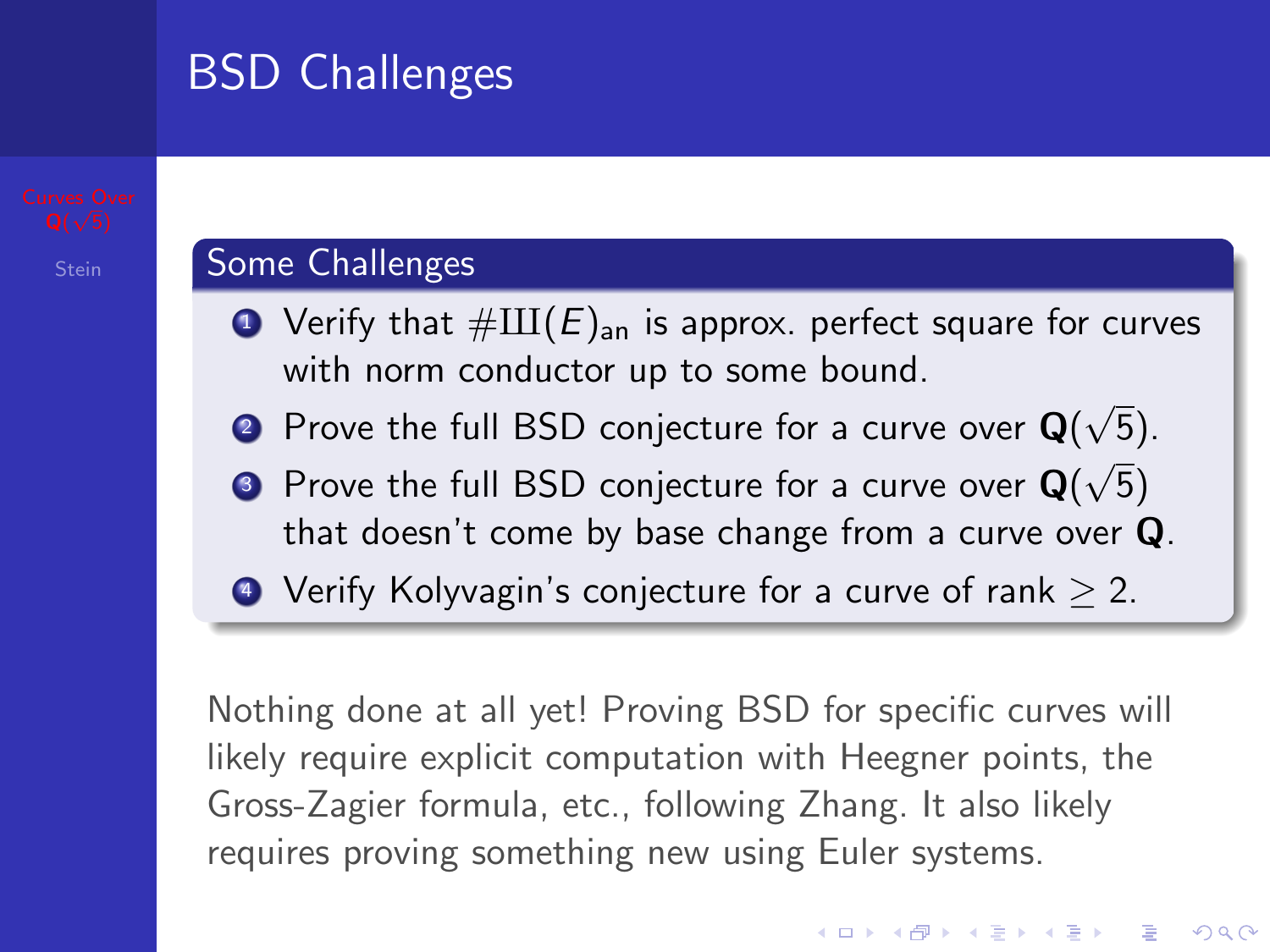## Other Interesting things to compute

#### Other invariants...

- **4 All integral points:** a recent student (Nook) of Cremona did this in Magma, so port it. (See next slide.)
- **2** Compute **Heegner points**, as defined by Zhang. Find their height using his generalization of the Gross-Zagier formula. (Requires level is not a square.)

#### **3 Congruence number:**

- **O** define using quaternion ideal Hecke module,
- $\bullet$  or define via congruences between q-expansions.
- **4 Galois representations:** Images of Galois (like Sutherland did for elliptic curves over  $Q$ )
- **6 Congruence graph**: between all elliptic curves up to some conductor, where two curves are connected if they have the same mod  $p$  representations.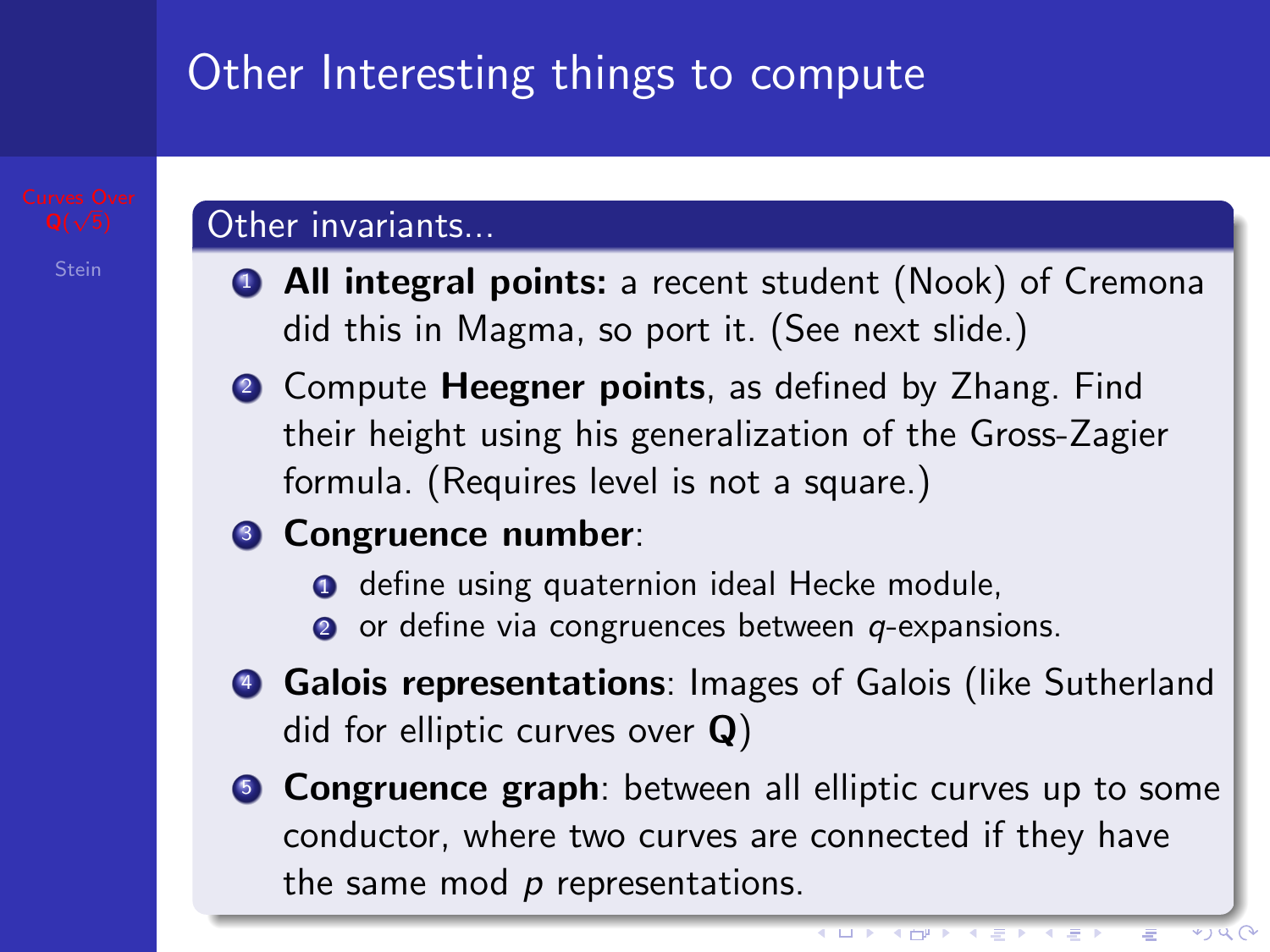#### Integral Points over Number Fields

Hi William,

I saw the slides for your talk on elliptic curves over Q(sqrt(5)). You mention translating Nook's Magma code for integral points as a future project. That's exactly what Jackie Anderson and I did at Sagedays 22. If someone is interested in that, make sure they look our work first (code attached).

The translation is done. There is a speed up against Magma version by using python generators. What needs to be done is a bit more testing (against Magma version). John Cremona warned us to be careful with this algorithm because it produces an upper bound and exhaustively searches up to it. If the bound is a bit lower it might fail on rare occasions.

Rado Kirov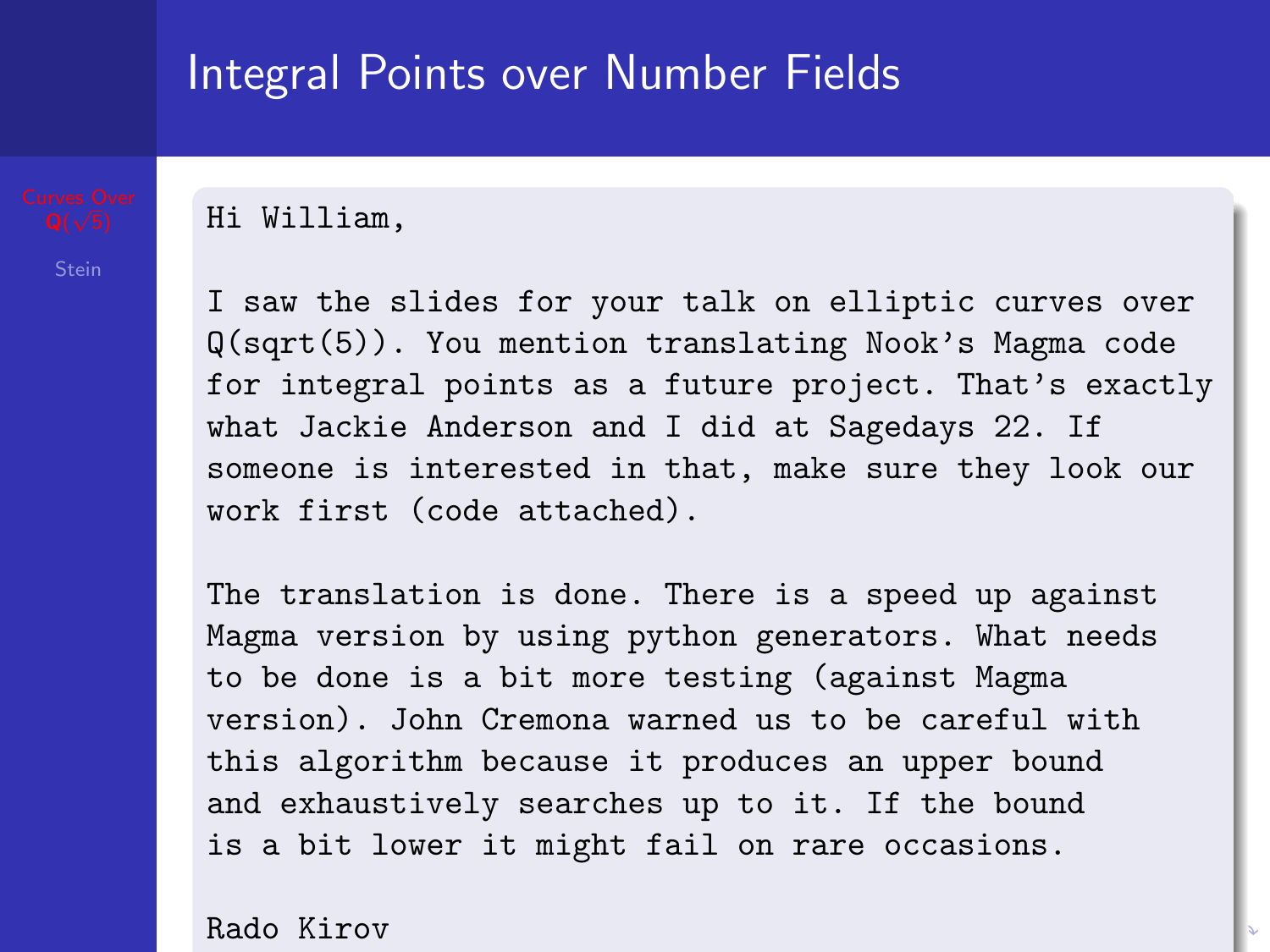### Rank Records

#### The Rank Challenge Problem

What is the "simplest" (smallest norm conductor) elliptic curve over  $\mathbf{Q}(\sqrt{5})$  of rank 0, 1, 2, 3, 4, 5,...? Best known records:

| Rank | Norm(N)         | Equation                     | Person        |
|------|-----------------|------------------------------|---------------|
| 0    | 31 (prime)      | $[1,a+1,a,a,0]$              | Dembele       |
| 1    | 199 (prime)     | $[0,-a-1,1,a,0]$             | Dembele       |
| 2    | 1831 (prime)    | $[0,-a,1,-a-1,2a+1]$         | Dembele       |
| 3    | $26569 = 163^2$ | $[0,0,1,-2,1]$               | <b>Elkies</b> |
| 4    | 1209079 (prime) | $[1, -1, 0, -8-12a, 19+30a]$ | <b>Elkies</b> |
| 5    | 64004329        | $[0, -1, 1, -9-2a, 15+4a]$   | <b>Elkies</b> |

Best possible? (Over Q the corresponding best known conductors are 11, 37, 389, 5077, 234446, and 19047851.)

4 D > 4 P + 4 B + 4 B + B + 9 Q O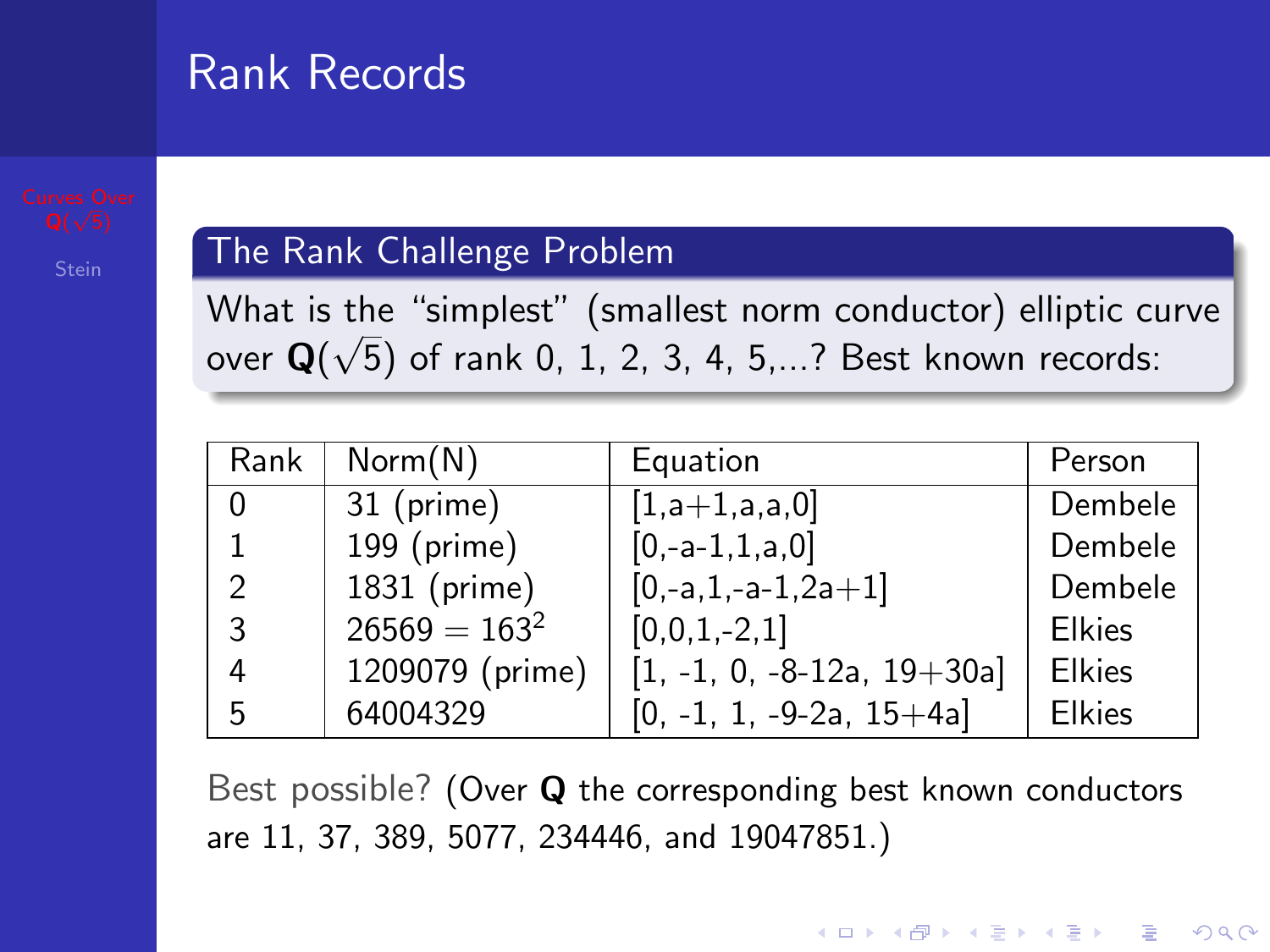

<span id="page-23-0"></span>K ロ ▶ K @ ▶ K 할 > K 할 > 1 할 > 1 이익어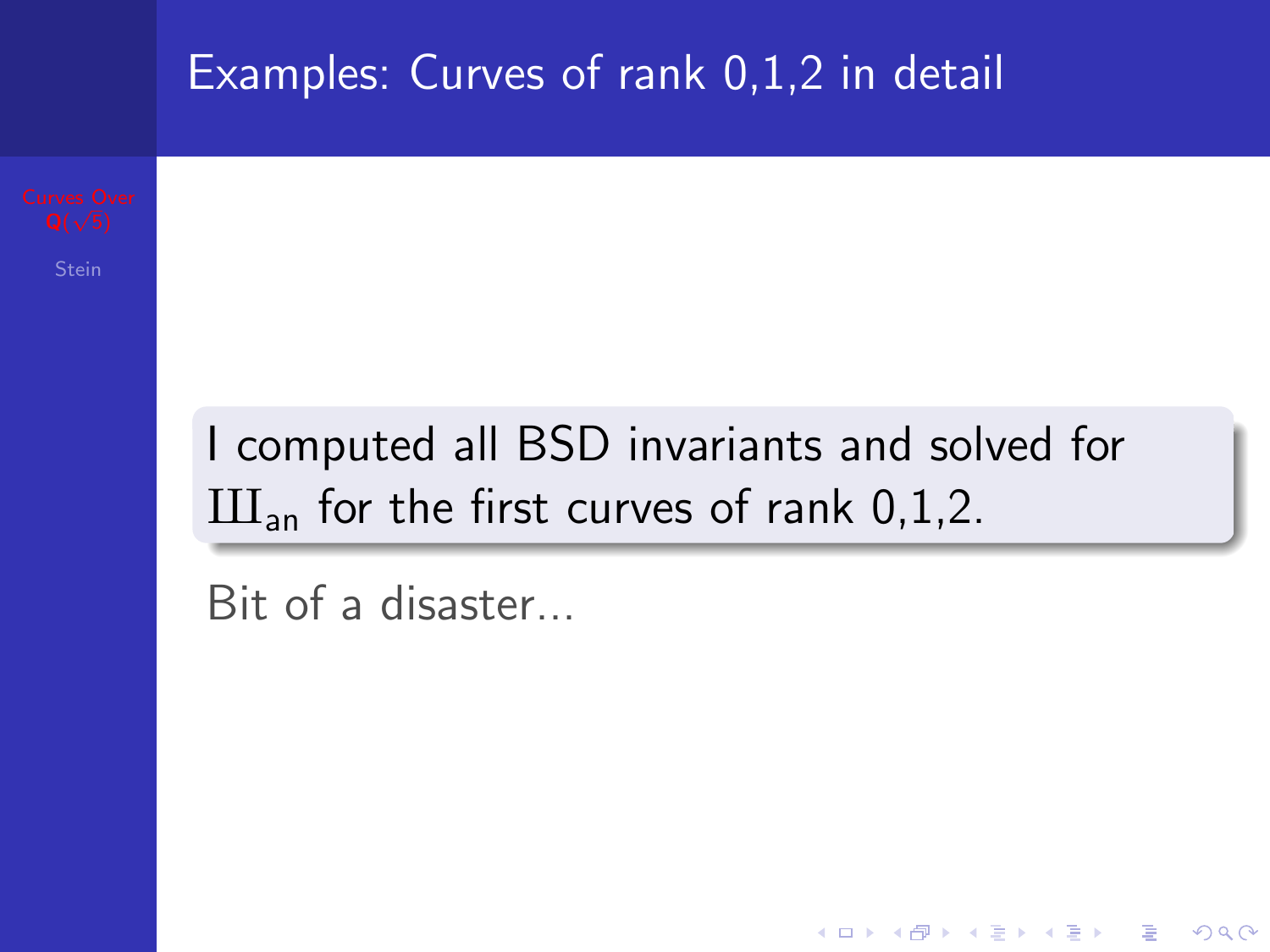$$
\begin{array}{c}\text{Curves Ov} \\
\text{Q}(\sqrt{5})\n\end{array}
$$

$$
E: y^2 + xy + ay = x^3 + (a+1)x^2 + ax
$$

| Conductor           | $5a - 2$                                 |
|---------------------|------------------------------------------|
| Torsion             | Z/8Z                                     |
| Tamagawa Numbers    | $\overline{c_{\mathfrak{p}}}=1\,\, (11)$ |
| Rank and gens       |                                          |
| Regulator           |                                          |
| $L^{*}(E, 1)$       | 0.359928959498039                        |
| <b>Real Periods</b> | 3.05217315335726, 8.43805988789973       |

$$
III(E)_{an} = \frac{\sqrt{D} \cdot L^*(E,1) \cdot T^2}{\Omega_E \cdot \text{Reg}_E \cdot \prod c_p} = \sqrt{5} \cdot 0.35992 \cdot 8^2 / (3.05217 \cdot 8.43805) = 2.0000000...
$$

<span id="page-24-0"></span>Whyis this [wr](#page-24-0)[o](#page-25-0)[ng](#page-0-0)[?](#page-0-0) Guess:  $\Omega_E$  is som[eh](#page-23-0)[ow](#page-25-0) wrong[...](#page-33-0)?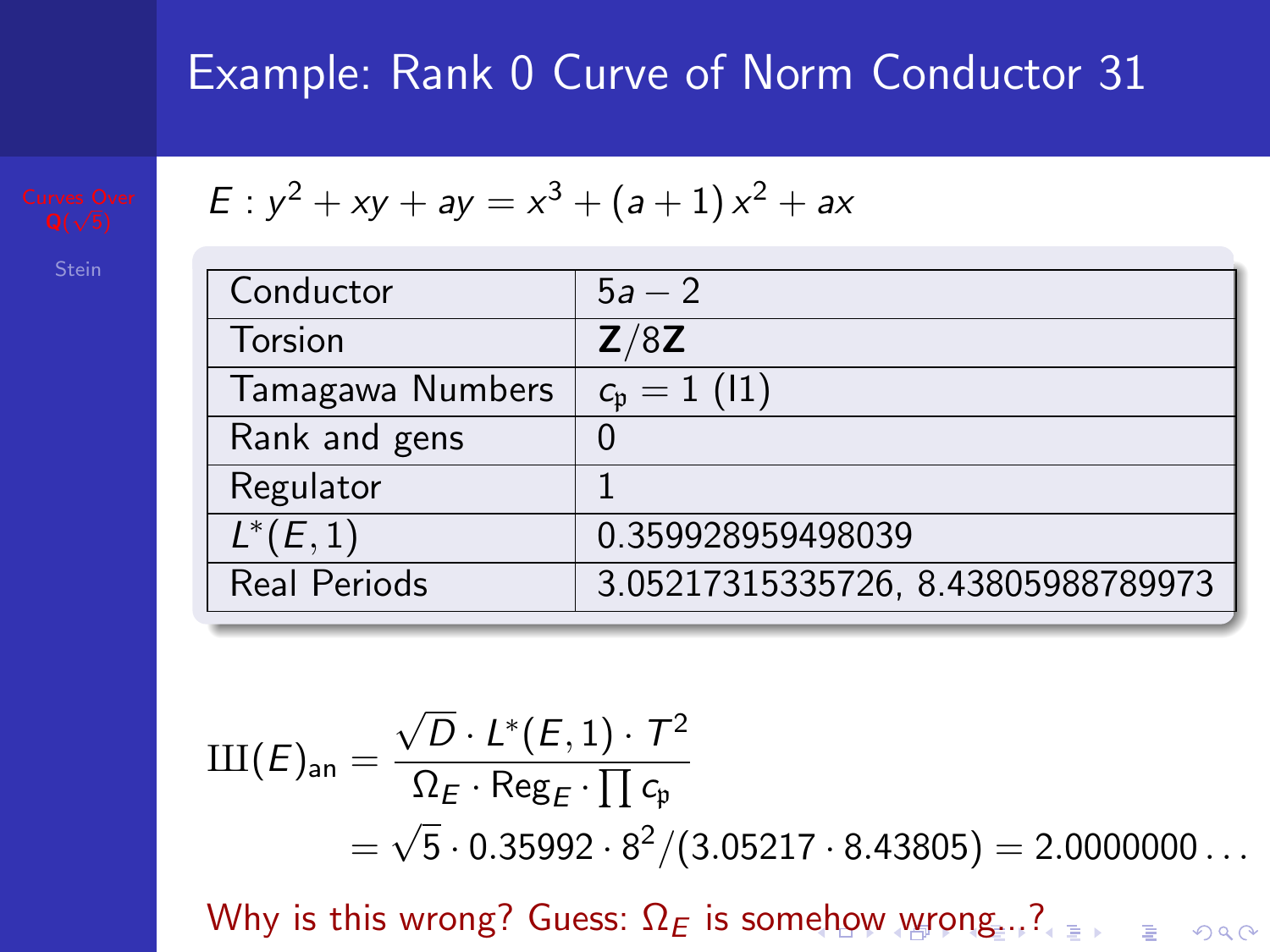<span id="page-25-0"></span>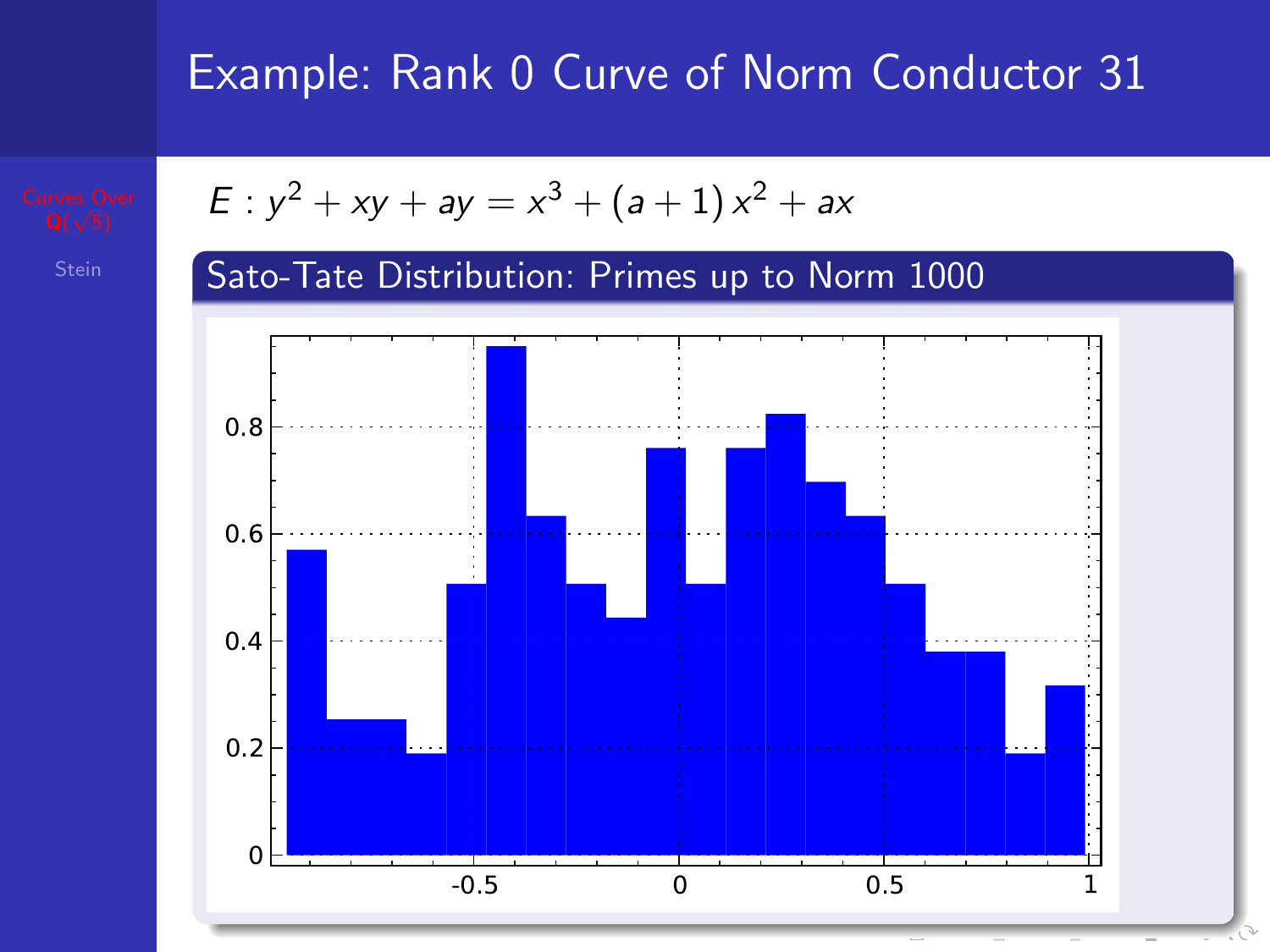

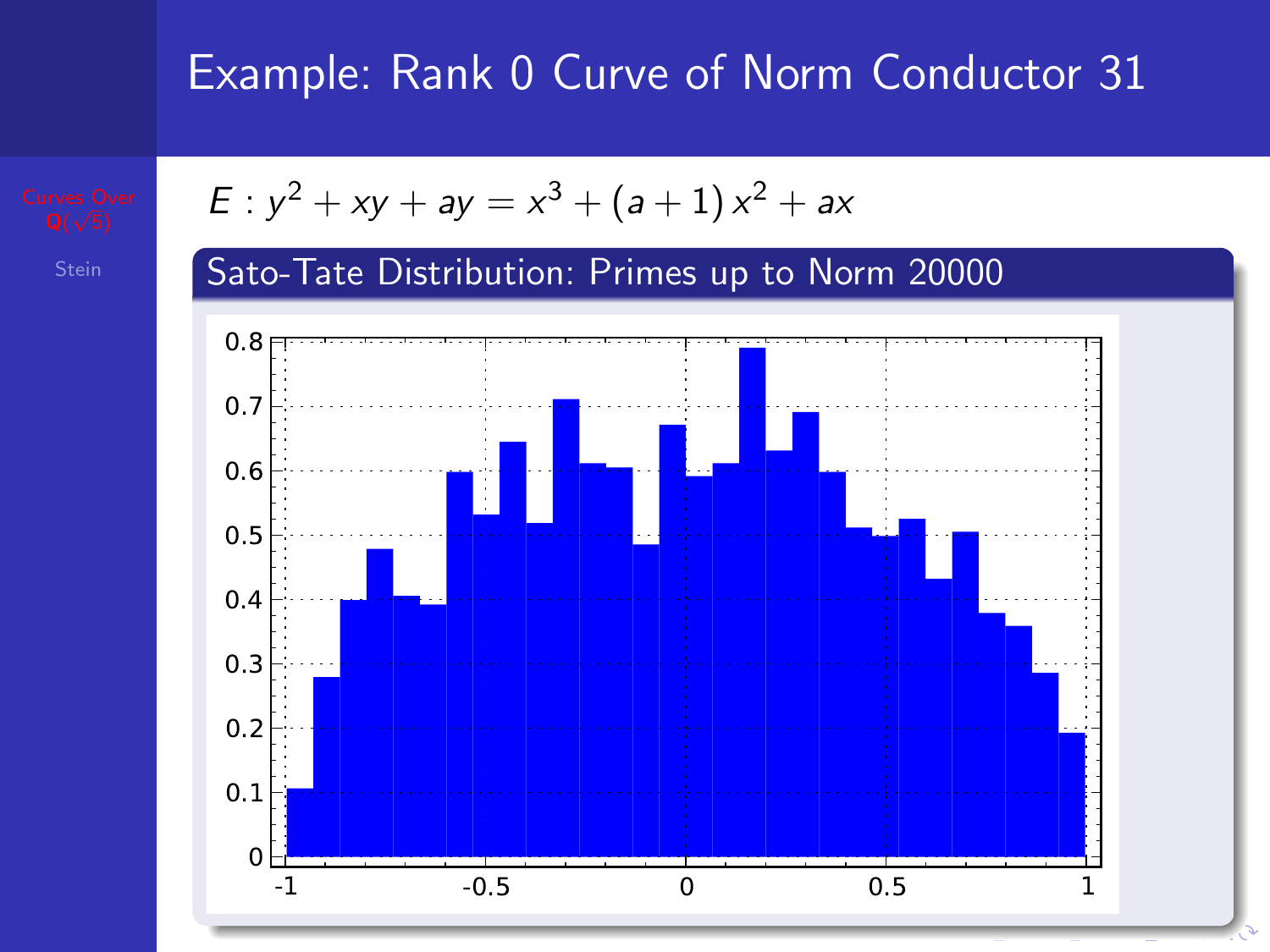

Switch to Drew's Animations

イロト イ母 トイミト イミト ニヨー りんぴ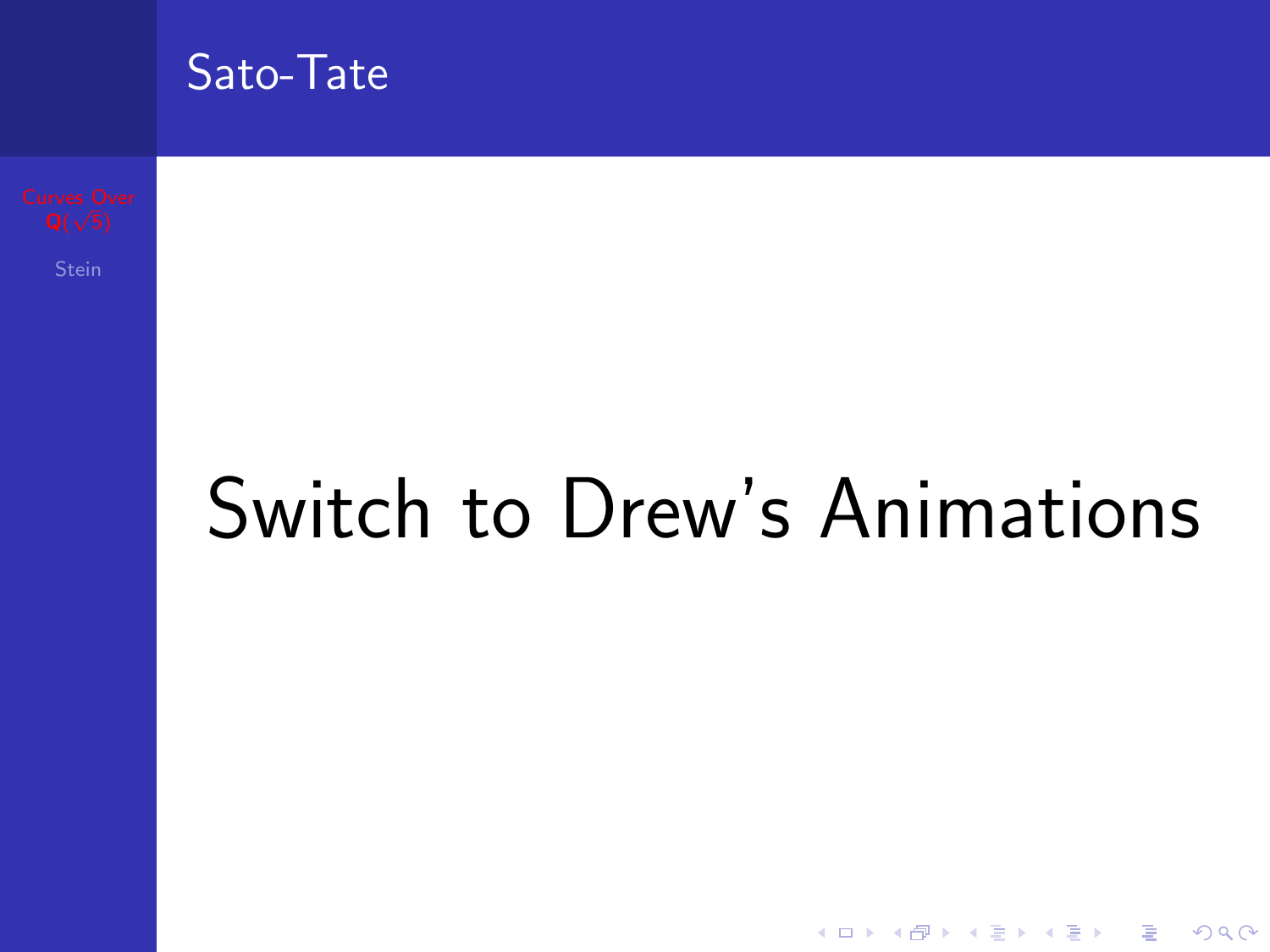





K ロ ▶ K @ ▶ K 할 ▶ K 할 ▶ 이 할 → 9 Q @

Zero at  $1 + 3.678991i$ .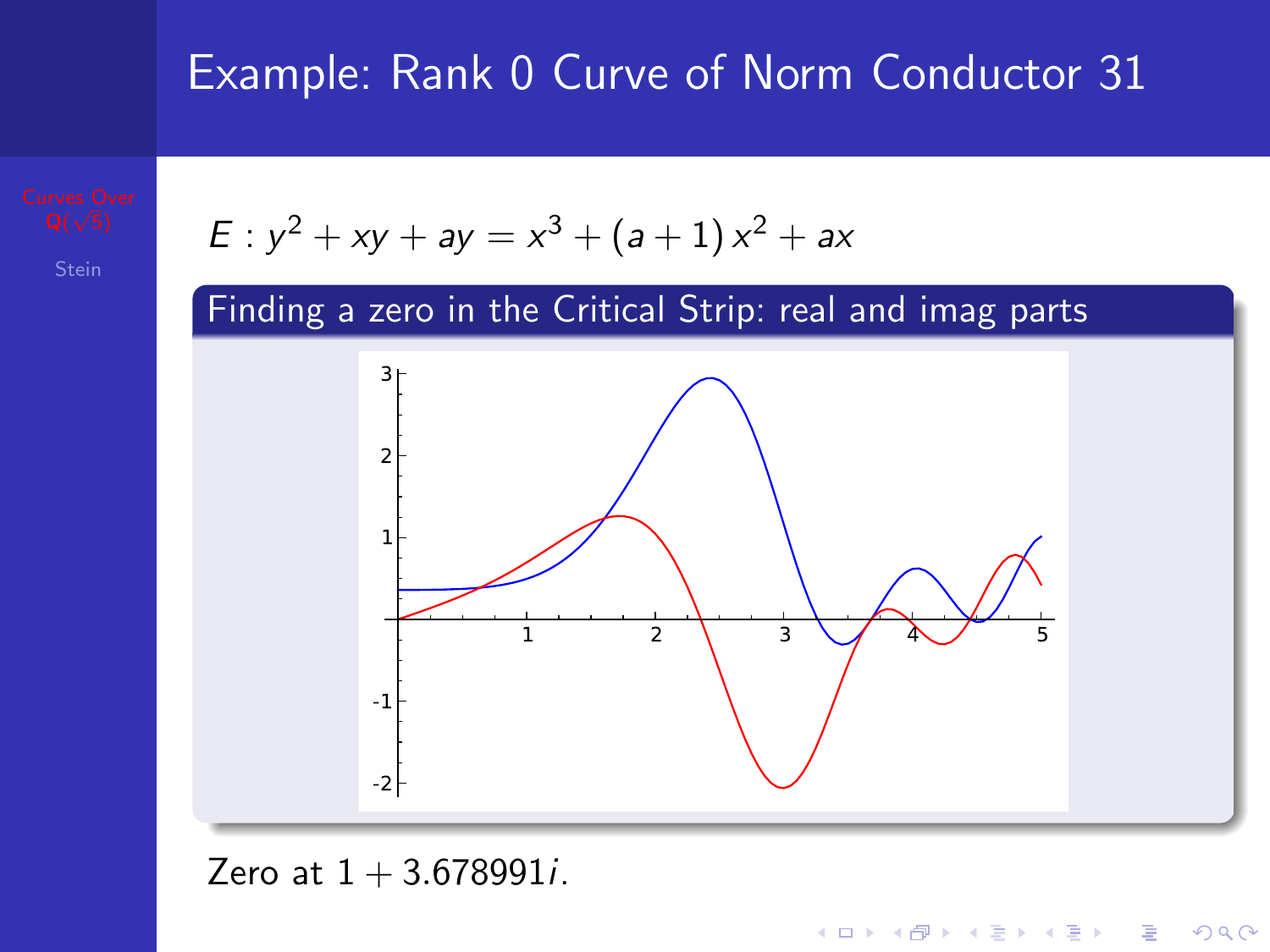| Table for the curve 199 |                                    |  |
|-------------------------|------------------------------------|--|
| Conductor               | $3a + 13$                          |  |
| Torsion                 | Z/3Z                               |  |
| Tamagawa Numbers        | $c_{\rm p} = 1$ (11)               |  |
| Rank and gens           | 1, gen $(0, 0)$                    |  |
| Regulator               | 0.154308568543030                  |  |
| $L^*(E,1)$              | 0.657814883009960                  |  |
| Real Periods            | 3.53489274657737, 6.06743219455559 |  |

$$
III(E)_{an} = \frac{\sqrt{D} \cdot L^*(E, 1) \cdot T^2}{\Omega_E \cdot \text{Reg}_E \cdot \prod c_p}
$$
  
=  $\sqrt{5} \cdot 0.657 \cdot 3^2 / (3.53 \cdot 6.067 \cdot 0.154 \cdot 1) = 4.00000...$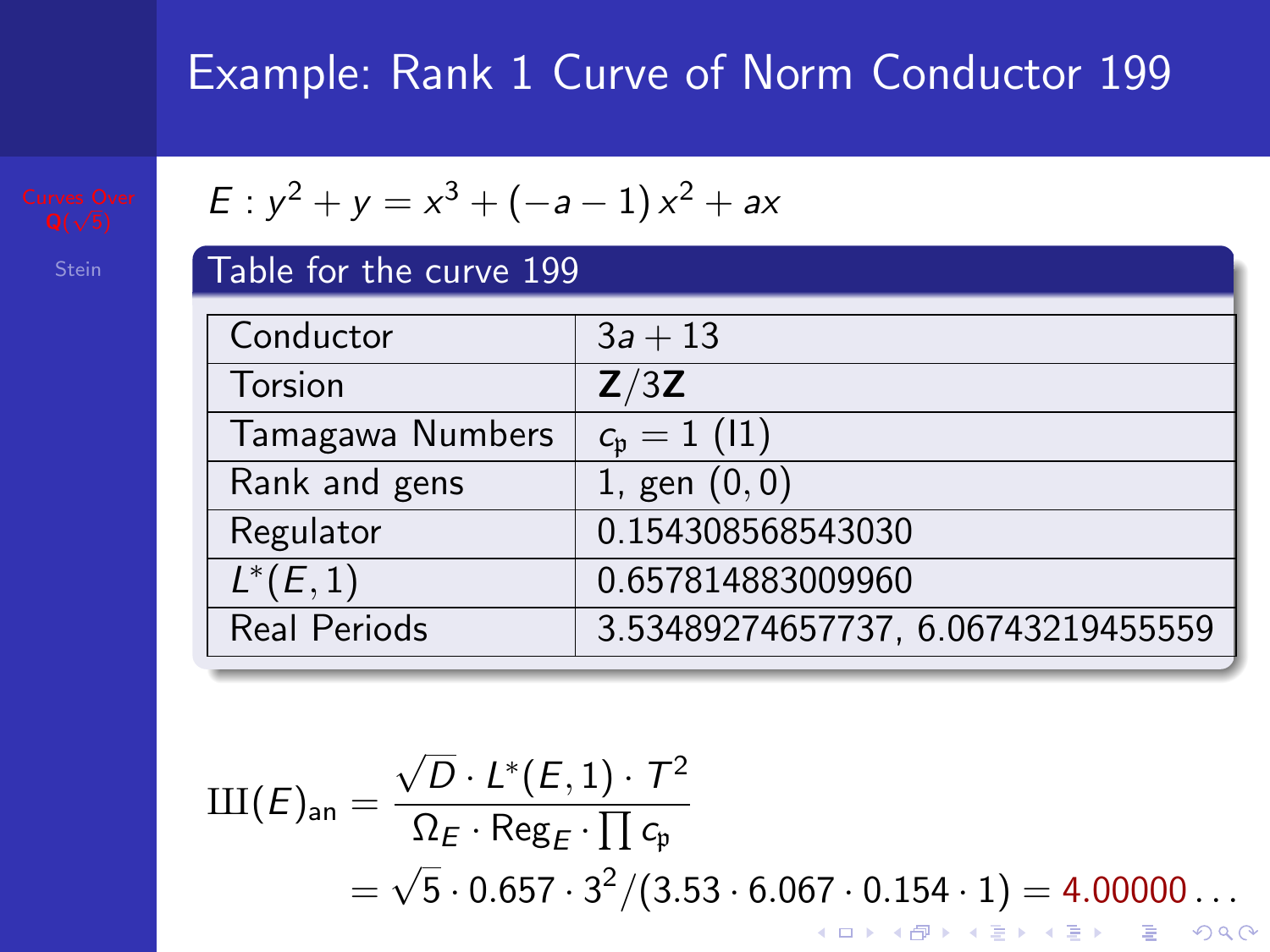#### Integral Points for curve 199

#### Rado Kirov and Jackie Anderson's Code...

```
sage: E = EllipticCurve([0, -a-1, 1, a, 0]); show(E)sage: integral_points (E, E.gens())
[(a : -1 : 1), (a + 1 : a : 1), (2*a + 2 : -4*a - 3 : 1),(-a + 3 : 3*a - 5 : 1), (-a + 2 : -2*a + 2 : 1),(6*a + 3 : 18*a + 11 : 1),(-42*a + 70 : -420*a + 678 : 1),(1 : 0 : 1), (0 : 0 : 1)]
```
**KOD KARD KED KED E YORA**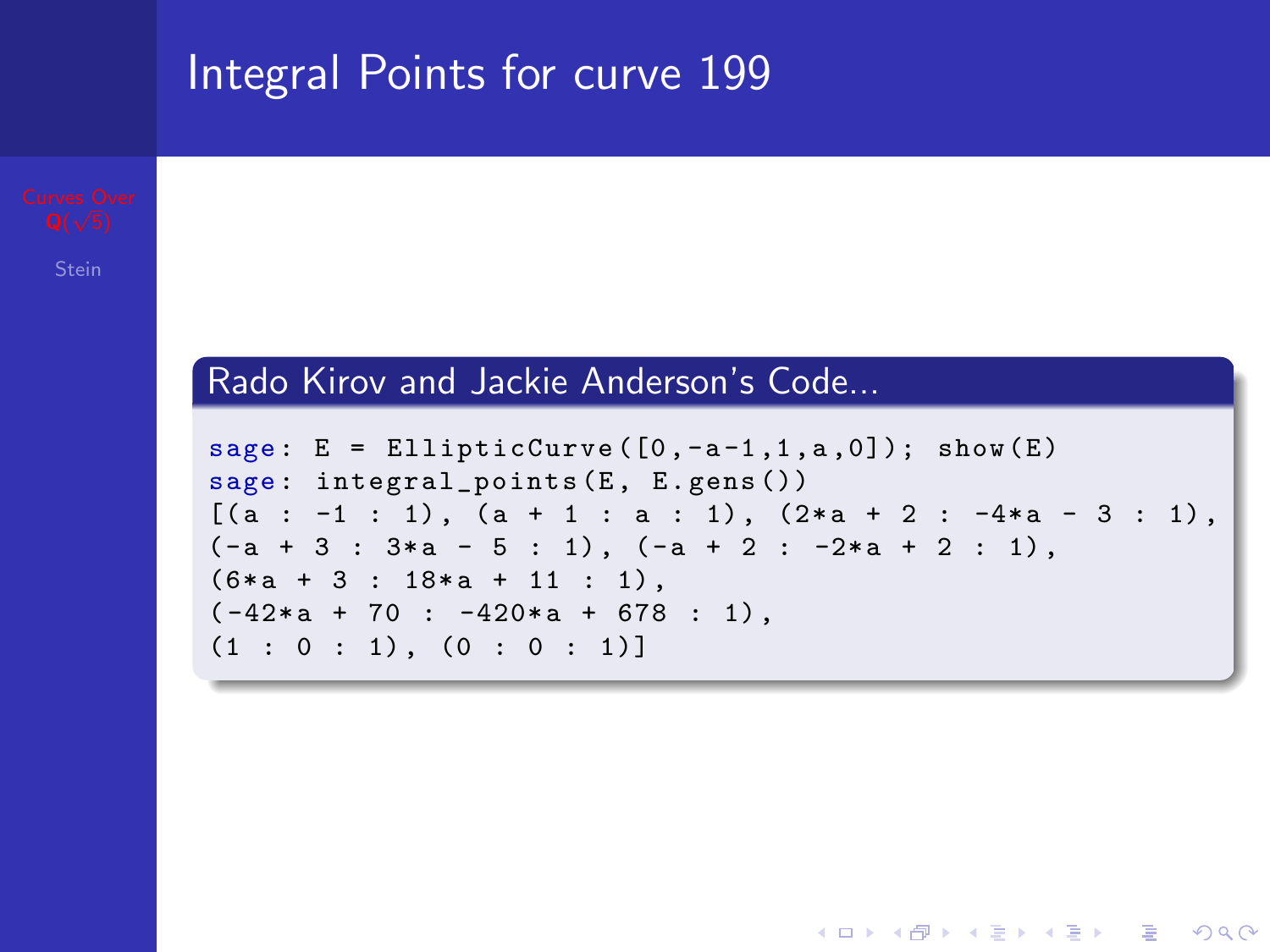$$
E: y^2 + y = x^3 + (-a)x^2 + (-a - 1)x + (2a + 1)
$$

| Table for the curve 1831 |                                                                      |  |
|--------------------------|----------------------------------------------------------------------|--|
| Conductor                | $7a + 40$                                                            |  |
| Torsion                  |                                                                      |  |
| Tamagawa Numbers         | $c_{\rm p} = 1$ (11)                                                 |  |
| Rank and gens            | 2, gens $(0: -a-1:1)$ ,                                              |  |
|                          |                                                                      |  |
| Regulator                | 0.191946627694056                                                    |  |
| $L^{*}(E, 1)$            | 2.88288222151816                                                     |  |
| Real Periods             | 3.75830925418163, 5.02645072067941                                   |  |
|                          | $\left(-\frac{3}{4}a+\frac{1}{4}:-\frac{5}{4}a-\frac{5}{8}:1\right)$ |  |

$$
\mathrm{III}(\mathcal{E})_{\text{an}}=\frac{\sqrt{D}\cdot\mathit{L}^{*}(\mathcal{E},1)\cdot\mathcal{T}^{2}}{\Omega_{\mathcal{E}}\cdot\mathsf{Reg}_{\mathcal{E}}\cdot\prod c_{\mathfrak{p}}}=0.888888888888\ldots\sim\frac{8}{9}
$$

<span id="page-31-0"></span>Wrong again. Why? Probably the regulat[or](#page-30-0) i[s](#page-32-0) [w](#page-30-0)[ro](#page-31-0)[n](#page-32-0)[g \(](#page-0-0)[sat](#page-33-0)[ur](#page-0-0)[ati](#page-33-0)[on](#page-0-0)[\).](#page-33-0)  $\circ \circ \circ$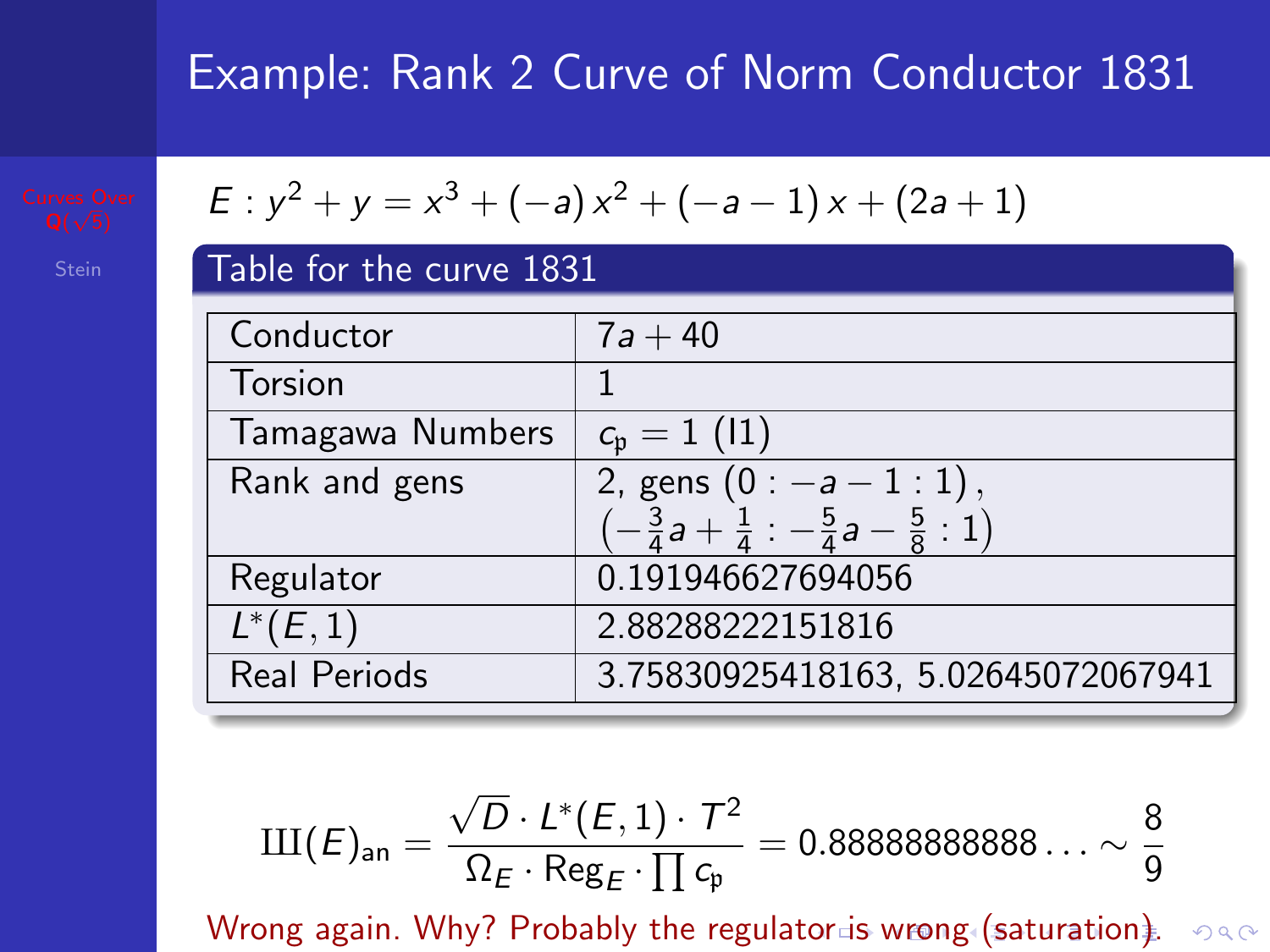#### Remark About Sha Orders

Some remarks about Sha being wrong. E.g., Dan Kane and Henri Cohen both pointed out that "there may be a factor of  $2<sup>r</sup>$  coming from inconsistent normalizations of the height/regulator."

Noam Elkies: "Finally, for your two examples where  $\#\text{III}$  seems to be 2 or 8/9, the discriminant in each case has negative norm, so one positive and one negative conjugate; I think this means the real locus has two components, so indeed  $\Omega_F$  should be doubled. This will fix the first  $\#\text{III}$ . The second one is still the bizarre 4/9. So we must also explore your suggestion about saturation. Indeed a naive search quickly returns a point (1,-a), and then 3 times this point plus 6 times your generator (0,-a-1) gives your second generator. So indeed we find a group containing the span of your two generators with index 3."

<span id="page-32-0"></span>The rank 1 example has a factor of 2 coming from Elkies's remark, and a factor coming from the rank, so there is still something amiss!4 D > 4 P + 4 B + 4 B + B + 9 Q O